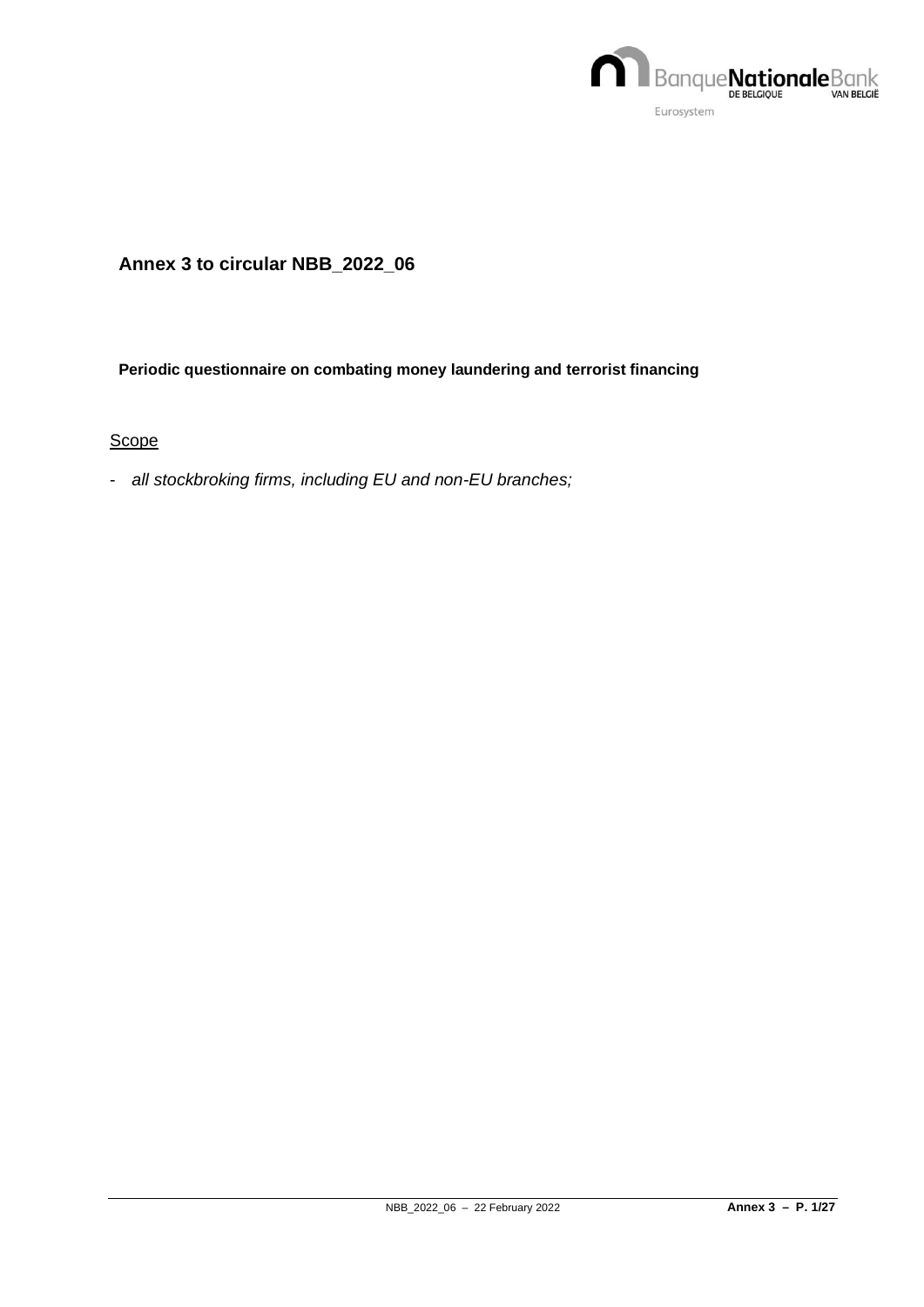| 1. General information                                                             |                   |       |                    |  |  |  |  |  |
|------------------------------------------------------------------------------------|-------------------|-------|--------------------|--|--|--|--|--|
| Company name:                                                                      |                   | 1.1.  | <b>IFREE TEXTI</b> |  |  |  |  |  |
| Address of registered office (or address of the branch):                           |                   | 1.2.  | [FREE TEXT]        |  |  |  |  |  |
| CBE number:                                                                        |                   | 1.3.  | <b>IFREE TEXTI</b> |  |  |  |  |  |
| Member of the statutory governing body (or, where appropriate, the management      | Name:             | 1.4.  | [FREE TEXT]        |  |  |  |  |  |
| committee) responsible at the highest level for proper compliance with the Belgian | Function:         | 1.5.  | [FREE TEXT]        |  |  |  |  |  |
| AML/CFT legislation:                                                               | Telephone number: | 1.6.  | <b>IFREE TEXTI</b> |  |  |  |  |  |
|                                                                                    | E-mail address:   | 1.7.  | [FREE TEXT]        |  |  |  |  |  |
| <b>Compliance Officer:</b>                                                         | Name:             | 1.8.  | [FREE TEXT]        |  |  |  |  |  |
|                                                                                    | Telephone number: | 1.9.  | [FREE TEXT]        |  |  |  |  |  |
|                                                                                    | E-mail address:   | 1.10. | [FREE TEXT]        |  |  |  |  |  |
| Person responsible for AML/CFT:                                                    | Name:             | 1.11. | <b>IFREE TEXTI</b> |  |  |  |  |  |
|                                                                                    | Telephone number: | 1.12. | <b>IFREE TEXTI</b> |  |  |  |  |  |
|                                                                                    | E-mail address:   | 1.13. | <b>IFREE TEXTI</b> |  |  |  |  |  |

| 2. Organisation of your institution regarding the activities performed in Belgium                                                                                                                                                                                                                                                  |      |                             |  |  |  |  |  |  |
|------------------------------------------------------------------------------------------------------------------------------------------------------------------------------------------------------------------------------------------------------------------------------------------------------------------------------------|------|-----------------------------|--|--|--|--|--|--|
| Total number of employees, expressed in FTEs, working for your institution (only in relation to the activities performed<br>in Belgium):                                                                                                                                                                                           | 2.1. | [Not available] or [Number] |  |  |  |  |  |  |
| Number of employees, expressed in FTEs, who work in your institution's compliance function and who are responsible<br>for the activities performed in Belgium (if the tasks of the compliance function have been (partially) outsourced, please<br>include the FTEs employed by the internal and/or external service provider(s)): | 2.2. | [Not available] or [Number] |  |  |  |  |  |  |
| Number of FTEs referred to in the previous question who are tasked with AML/CFT in the compliance function (only in<br>relation to the activities performed in Belgium):                                                                                                                                                           | 2.3  | [Not available] or [Number] |  |  |  |  |  |  |
| Number of employees working in the internal audit function (if the tasks of the internal audit function have been<br>(partially) outsourced, please include the FTEs employed by the internal and/or external service provider(s)) (only for<br>the activities performed in Belgium):                                              | 2.4. | [Not available] or [Number] |  |  |  |  |  |  |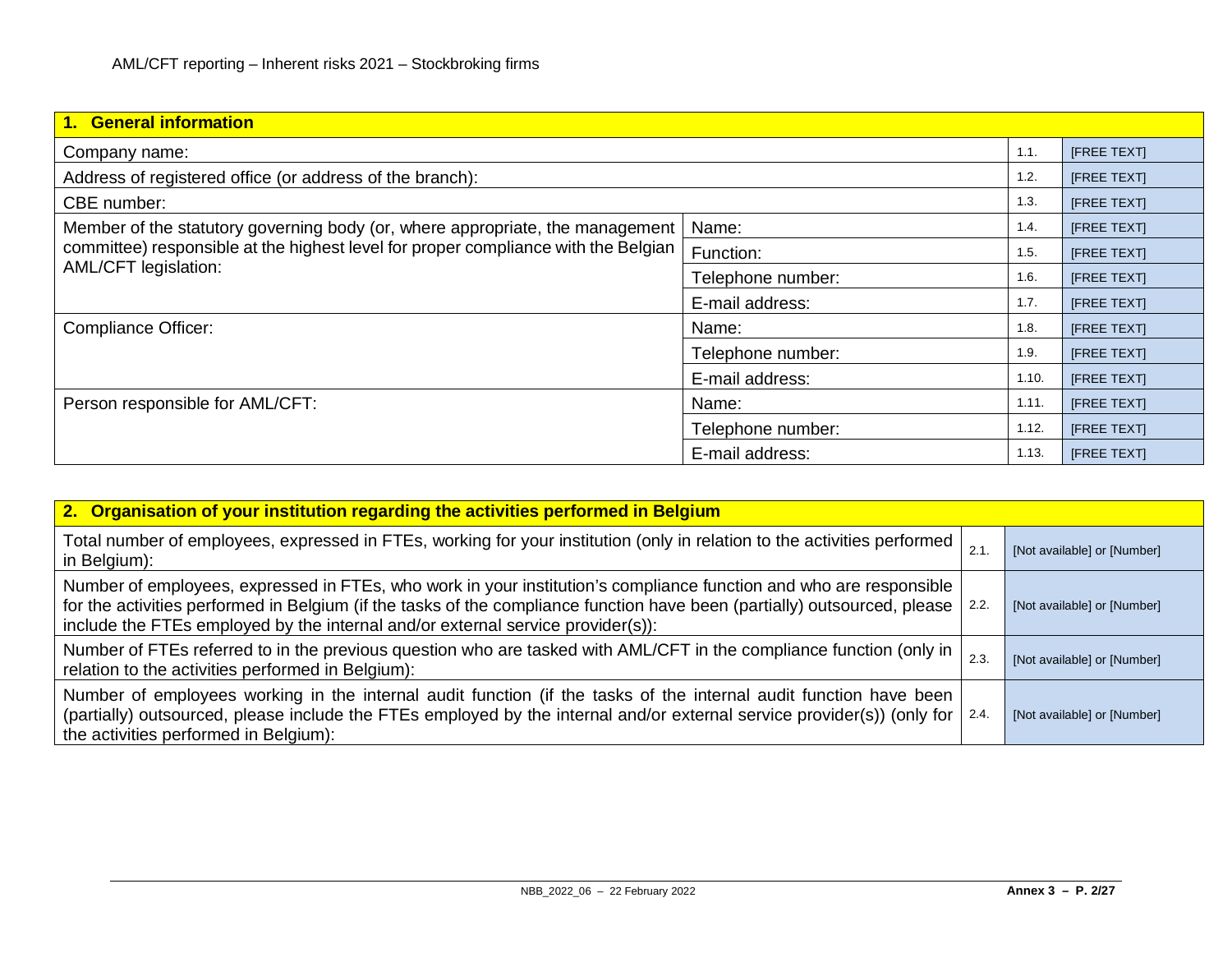### <span id="page-2-1"></span><span id="page-2-0"></span>**3. General remarks on the answers submitted by the institutions**

As indicated in the methodology established by the Bank for answering this questionnaire (see circular), institutions should, for each of the questions included in this questionnaire, choose the answer option that is best suited to their internal organisation. The Bank acknowledges that the answer options defined by it do not always fully capture the actual situation within each institution. When choosing from the answer options available, it is therefore important to select an option that is a true reflection of the actual situation within your institution and that can be justified later on. In the text box below, you can formulate general remarks (limited to 2,000 characters) on the answers submitted by your institution. Please note that these general remarks are not taken into account in the initial, automated analysis of your institution's answers.

General remarks (limited to 2,000 characters)  $\begin{bmatrix} 3.1. \end{bmatrix}$  [FREE TEXT LIMITED TO 2,000 CHARACTERS]

| 4. Geographical presence                                                                                                                                                                                                                                             |                                                            |                             |                             |  |  |  |  |
|----------------------------------------------------------------------------------------------------------------------------------------------------------------------------------------------------------------------------------------------------------------------|------------------------------------------------------------|-----------------------------|-----------------------------|--|--|--|--|
| Number of subsidiaries of your institution holding the legal<br>status of financial institution <sup>1</sup> (foreign institutions <sup>2</sup> should                                                                                                               | in Belgium:                                                | 4.1.                        | [Not available] or [Number] |  |  |  |  |
|                                                                                                                                                                                                                                                                      | within the EU (excluding Belgium):                         | 4.2.                        | [Not available] or [Number] |  |  |  |  |
| answer "0" (zero) to these questions):                                                                                                                                                                                                                               | outside the EU (including in countries listed in Annex 1): | 4.3.                        | [Not available] or [Number] |  |  |  |  |
|                                                                                                                                                                                                                                                                      | in a country listed in Annex 1:                            | 4.4.                        | [Not available] or [Number] |  |  |  |  |
| Number of branches of your institution (foreign institutions                                                                                                                                                                                                         | within the EU (excluding Belgium):                         | 4.5.                        | [Not available] or [Number] |  |  |  |  |
| should answer "0" (zero) to these questions):                                                                                                                                                                                                                        | outside the EU (including in countries listed in Annex 1): | 4.6.                        | [Not available] or [Number] |  |  |  |  |
|                                                                                                                                                                                                                                                                      | in a country listed in Annex 1:                            | 4.7.                        | [Not available] or [Number] |  |  |  |  |
| Commercial network: Number of independent agents and/or own places of business which have a direct relationship<br>with customers (including agencies) of your institution or branch in Belgium (foreign institutions should answer "0" (zero)<br>to this question): | 4.8.                                                       | [Not available] or [Number] |                             |  |  |  |  |
| Number of active third-party business introducers (including                                                                                                                                                                                                         | in Belgium:                                                | 4.9.                        | [Not available] or [Number] |  |  |  |  |
| banking and investment brokers) used by your institution or                                                                                                                                                                                                          | within the EU (excluding Belgium):                         | 4.10.                       | [Not available] or [Number] |  |  |  |  |
| branch who regularly introduce new customers:                                                                                                                                                                                                                        | outside the EU (including in countries listed in Annex 1): | 4.11.                       | [Not available] or [Number] |  |  |  |  |
|                                                                                                                                                                                                                                                                      | in a country listed in Annex 1:                            | 4.12.                       | [Not available] or [Number] |  |  |  |  |

<sup>2</sup> Foreign institutions should be understood to mean branches and other forms of establishment in Belgium of a financial institution subject to the law of another Member State or of a third country.

<sup>1</sup> Credit institution, insurance company or other financial institution.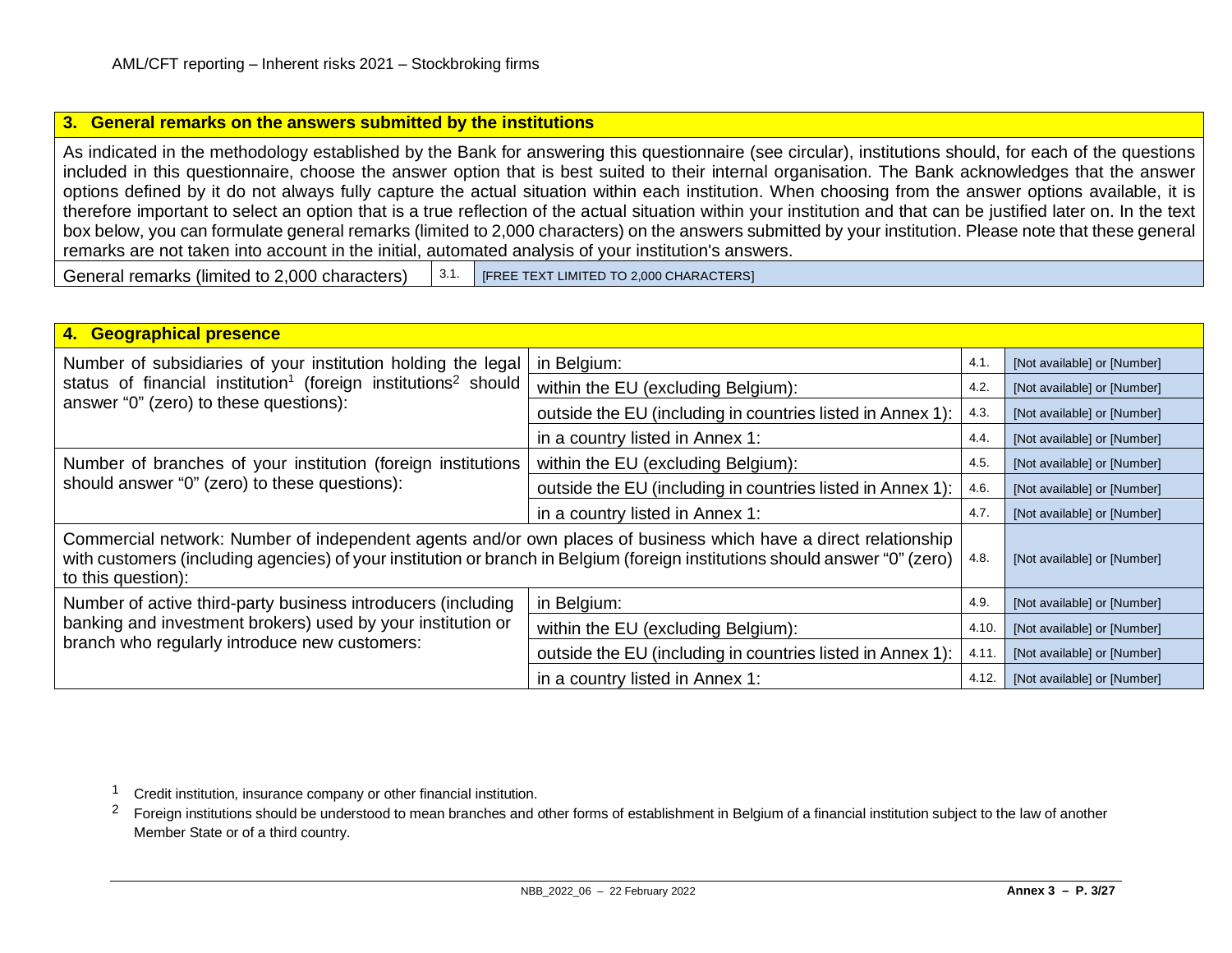| <b>Investment services and activities</b><br>5.                                                                 |                                                                                                                                                                                                                  |      |                                                                             |
|-----------------------------------------------------------------------------------------------------------------|------------------------------------------------------------------------------------------------------------------------------------------------------------------------------------------------------------------|------|-----------------------------------------------------------------------------|
| Please<br>indicate<br>which<br>services<br>investment<br>and<br>effectively<br>activities<br>are                | 1. reception and transmission of orders in relation to one or more financial instruments,<br>including bringing together two or more investors, thereby bringing about a transaction<br>between those investors: | 5.1. | Important activity<br><b>Accessory activity</b><br>Activity not performed   |
| performed by your institution<br>31/12/2021,<br>at<br>and<br>as<br>indicate for each activity how               | 2. execution of orders on behalf of customers:                                                                                                                                                                   | 5.2. | Important activity<br><b>Accessory activity</b><br>Activity not performed   |
| it is to<br>important<br>your<br>institution<br><i>(activities)</i><br>for<br>which your institution<br>has     | 3. dealing on own account:                                                                                                                                                                                       | 5.3. | Important activity<br>Accessory activity<br>Activity not performed          |
| received authorisation<br>but<br>actually<br>which<br>are<br>not<br>performed,<br>not be<br>need<br>mentioned): | 4. asset management:                                                                                                                                                                                             | 5.4. | - Important activity<br>- Accessory activity<br>Activity not performed      |
|                                                                                                                 | 5. investment advice:                                                                                                                                                                                            | 5.5. | Important activity<br><b>Accessory activity</b><br>Activity not performed   |
|                                                                                                                 | 6. underwriting of financial instruments and/or placing of financial instruments on a firm<br>commitment basis:                                                                                                  | 5.6. | Important activity<br>Accessory activity<br>Activity not performed          |
|                                                                                                                 | 7. placing of financial instruments without a firm commitment basis:                                                                                                                                             | 5.7. | Important activity<br>Accessory activity<br>Activity not performed          |
|                                                                                                                 | 8. operation of a multilateral trading facility:                                                                                                                                                                 | 5.8. | - Important activity<br><b>Accessory activity</b><br>Activity not performed |

| <b>6. Ancillary services</b>                                                    |                                                                                                                                                                                                                                                                      |  |            |  |  |  |  |  |  |
|---------------------------------------------------------------------------------|----------------------------------------------------------------------------------------------------------------------------------------------------------------------------------------------------------------------------------------------------------------------|--|------------|--|--|--|--|--|--|
| Please<br>indicate<br>ancillary<br>services                                     | which 1. safekeeping and administration of financial instruments on behalf of customers, $\vert$ 6.1.<br>are   including custodianship and related services such as cash/collateral management:                                                                      |  | [Yes]/[No] |  |  |  |  |  |  |
| effectively performed<br>institution<br>your<br>as<br>31/12/2021<br>(activities | by   2. granting credit or loans to an investor enabling him to carry out a transaction in one  <br>$\mathsf{a}$   or more financial instruments, where the institution granting the credit or loan is involved   6.2.<br>$\sqrt{5}$ for $\vert$ in the transaction: |  | [Yes]/[No] |  |  |  |  |  |  |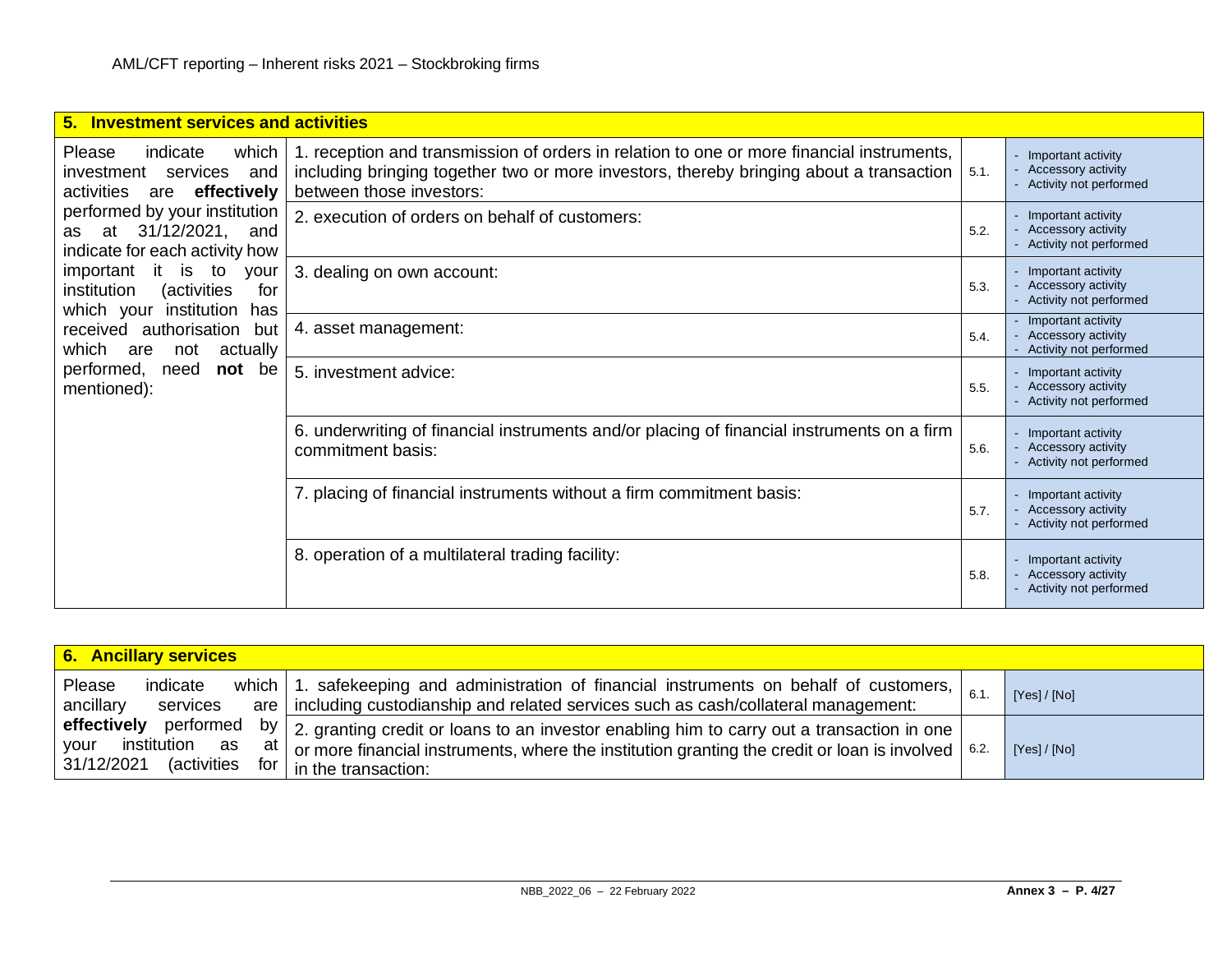| which your institution has<br>received authorisation but<br>which are not<br>actually<br>performed, need <b>not</b> be<br>mentioned): | 3. advising companies on capital structure, industrial strategy and related matters, as<br>well as providing advice and services relating to mergers and the purchase of $\int$ 6.3.<br>companies:                                                                                                                                          |      | [Yes] / [No] |
|---------------------------------------------------------------------------------------------------------------------------------------|---------------------------------------------------------------------------------------------------------------------------------------------------------------------------------------------------------------------------------------------------------------------------------------------------------------------------------------------|------|--------------|
|                                                                                                                                       | 4. foreign exchange services where these are connected to the provision of investment<br>services:                                                                                                                                                                                                                                          | 6.4  | [Yes]/[No]   |
|                                                                                                                                       | investment research and financial analysis or other forms of<br>general<br>5.<br>recommendations relating to transactions in financial instruments:                                                                                                                                                                                         | 6.5  | [Yes]/[No]   |
|                                                                                                                                       | 6. services related to the underwriting of financial instruments:                                                                                                                                                                                                                                                                           | 6.6. | [Yes] / [No] |
|                                                                                                                                       | 7. the above-mentioned investment services and activities as well as ancillary services<br>related to the underlying value of the derivatives as referred to in Article 2, first<br>paragraph, $1^\circ$ , e), f), g) and j) of the Law of 2 August 2002 where these are connected<br>to the provision of investment or ancillary services. | 6.7  | [Yes]/[No]   |

| 7. Number of customers                                                                                               |                                                                                      |                             |                             |  |  |  |  |
|----------------------------------------------------------------------------------------------------------------------|--------------------------------------------------------------------------------------|-----------------------------|-----------------------------|--|--|--|--|
| Total number of customers as at 31/12/2021:                                                                          | 7.1                                                                                  | [Not available] or [Number] |                             |  |  |  |  |
| Breakdown of the total number of customers (see                                                                      | number of natural persons:                                                           | 7.2.                        | [Not available] or [Number] |  |  |  |  |
| question 7.1) according to their legal status:                                                                       | number of legal persons:                                                             | 7.3.                        | [Not available] or [Number] |  |  |  |  |
|                                                                                                                      | number of trusts or other legal arrangements (without legal<br>personality):         | 7.4.                        | [Not available] or [Number] |  |  |  |  |
| Breakdown of the total number of customers (see<br>question 7.1) according to the relationship with the<br>customer: | 7.5.<br>number of customers with whom a business relationship has<br>been initiated: |                             | [Not available] or [Number] |  |  |  |  |
|                                                                                                                      | number of occasional customers:                                                      |                             | [Not available] or [Number] |  |  |  |  |
| Total number of new customers acquired in 2021:                                                                      |                                                                                      | 7.7.                        | [Not available] or [Number] |  |  |  |  |

| 8. Breakdown of customers by risk category                                                                                                                                                                                 |      |                             |  |  |  |  |
|----------------------------------------------------------------------------------------------------------------------------------------------------------------------------------------------------------------------------|------|-----------------------------|--|--|--|--|
| Please provide a breakdown of your customers by risk category as at 31/12/2021 (if you use another breakdown, please fill in this information in a way<br>that most closely approximates the 3 aforementioned categories): |      |                             |  |  |  |  |
| Number of 'high-risk' customers:                                                                                                                                                                                           | 8.1  | [Not available] or [Number] |  |  |  |  |
| Number of 'standard-risk' customers:                                                                                                                                                                                       | 8.2. | [Not available] or [Number] |  |  |  |  |
| Number of 'low-risk' customers:                                                                                                                                                                                            | 8.3  | [Not available] or [Number] |  |  |  |  |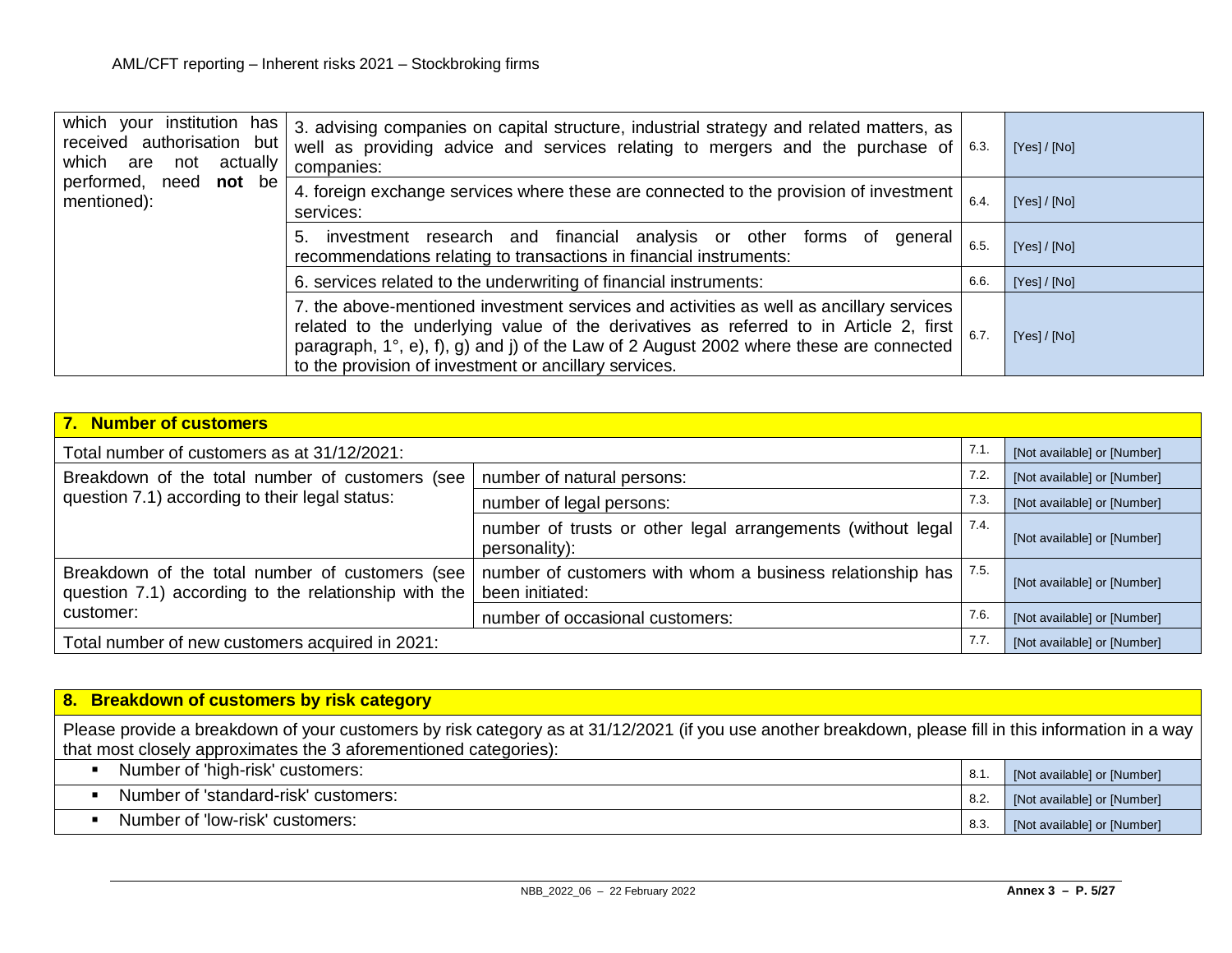| Please provide a further breakdown of the numbers submitted in questions 8.1, 8.2 and 8.3 with regard to occasional customers: |     |                             |  |  |  |  |
|--------------------------------------------------------------------------------------------------------------------------------|-----|-----------------------------|--|--|--|--|
| Number of occasional 'high-risk' customers:                                                                                    | 8.4 | [Not available] or [Number] |  |  |  |  |
| Number of occasional 'standard-risk' customers:                                                                                | 8.5 | [Not available] or [Number] |  |  |  |  |
| Number of occasional 'low-risk' customers:                                                                                     | 8.6 | [Not available] or [Number] |  |  |  |  |

| 9. Geographical distribution of customers                                                                                                                                                                                                                                                                                                                                          |                                                                                                                                                      |          |       |            |          |       |            |          |       |                             |                             |          |
|------------------------------------------------------------------------------------------------------------------------------------------------------------------------------------------------------------------------------------------------------------------------------------------------------------------------------------------------------------------------------------|------------------------------------------------------------------------------------------------------------------------------------------------------|----------|-------|------------|----------|-------|------------|----------|-------|-----------------------------|-----------------------------|----------|
| Number of customers who are not domiciled in Belgium or whose registered office is not situated in Belgium as at<br>31/12/2021:                                                                                                                                                                                                                                                    |                                                                                                                                                      |          |       |            |          |       |            |          | 9.1.  | [Not available] or [Number] |                             |          |
|                                                                                                                                                                                                                                                                                                                                                                                    | Number of customers as referred to in question 9.1 who are domiciled or have their registered office outside Belgium<br>but within the EU:           |          |       |            |          |       |            |          |       | 9.2.                        | [Not available] or [Number] |          |
|                                                                                                                                                                                                                                                                                                                                                                                    | Number of customers as referred to in question 9.1 who are domiciled or have their registered office outside Belgium<br>and outside the EU:          |          |       |            |          |       |            |          |       | 9.3.                        | [Not available] or [Number] |          |
|                                                                                                                                                                                                                                                                                                                                                                                    | Number of customers as referred to in question 9.1 who are domiciled or have their registered office in one of the<br>countries included in Annex 1: |          |       |            |          |       |            |          |       | 9.4.                        | [Not available] or [Number] |          |
| Please provide a further breakdown of the information requested in question 9.4 by country included in Annex 1. Please note that all customers<br>domiciled or established in one of the United Arab Emirates (Abu Dhabi, Dubai, Sharjah, Ajman, Umm Al Quwain, Ras al-Khaimah and Fujairah) may<br>be grouped under ISO code 784 (ARE - United Arab Emirates) in the table below. |                                                                                                                                                      |          |       |            |          |       |            |          |       |                             |                             |          |
|                                                                                                                                                                                                                                                                                                                                                                                    |                                                                                                                                                      |          |       |            |          |       |            |          |       |                             |                             |          |
| 9.5.                                                                                                                                                                                                                                                                                                                                                                               | [AFG][004]                                                                                                                                           | [NUMBER] | 9.6.  | [AGO][024] | [NUMBER] | 9.7.  | [ARG][032] | [NUMBER] | 9.8.  |                             | [BLR][112]                  | [NUMBER] |
| 9.9.                                                                                                                                                                                                                                                                                                                                                                               | [BEN][204]                                                                                                                                           | [NUMBER] | 9.10. | [BOL][068] | [NUMBER] | 9.11. | [BIH][070] | [NUMBER] | 9.12. |                             | [BFA][854]                  | [NUMBER] |
| 9.13.                                                                                                                                                                                                                                                                                                                                                                              | [BDI][108]                                                                                                                                           | [NUMBER] | 9.14. | [KHM][116] | [NUMBER] | 9.15. | [CAF][140] | [NUMBER] | 9.16. |                             | [CHN][156]                  | [NUMBER] |
| 9.17.                                                                                                                                                                                                                                                                                                                                                                              | [COD][180]                                                                                                                                           | [NUMBER] | 9.18. | [DOM][214] | [NUMBER] | 9.19. | [EGY][818] | [NUMBER] | 9.20. | [ERI][232]                  |                             | [NUMBER] |
| 9.21.                                                                                                                                                                                                                                                                                                                                                                              | [ETH][231]                                                                                                                                           | [NUMBER] | 9.22. | [GMB][270] | [NUMBER] | 9.23. | [GIN][324] | [NUMBER] | 9.24. |                             | [GNB][624]                  | [NUMBER] |
| 9.25.                                                                                                                                                                                                                                                                                                                                                                              | [HTI][332]                                                                                                                                           | [NUMBER] | 9.26. | [IRQ][368] | [NUMBER] | 9.27. | [IRN][364] | [NUMBER] | 9.28. |                             | $ CIV $ [384]               | [NUMBER] |
| 9.29.                                                                                                                                                                                                                                                                                                                                                                              | [YEM][887]                                                                                                                                           | [NUMBER] | 9.30. | [CPV][132] | [NUMBER] | 9.31. | [KEN][404] | [NUMBER] | 9.32. |                             | [LAO][418]                  | [NUMBER] |
| 9.33.                                                                                                                                                                                                                                                                                                                                                                              | [LSO][426]                                                                                                                                           | [NUMBER] | 9.34. | [LBN][422] | [NUMBER] | 9.35. | [LBR][430] | [NUMBER] | 9.36. |                             | [LBY][434]                  | [NUMBER] |
| 9.37.                                                                                                                                                                                                                                                                                                                                                                              | [MLI][466]                                                                                                                                           | [NUMBER] | 9.38. | [MHL][584] | [NUMBER] | 9.39. | [MRT][478] | [NUMBER] | 9.40  |                             | [MDA][498]                  | [NUMBER] |
| 9.41.                                                                                                                                                                                                                                                                                                                                                                              | [MOZ][508]                                                                                                                                           | [NUMBER] | 9.42. | [MMR][104] | [NUMBER] | 9.43. | [NAM][516] | [NUMBER] | 9.44. |                             | [NPL][524]                  | [NUMBER] |
| 9.45.                                                                                                                                                                                                                                                                                                                                                                              | [NER][562]                                                                                                                                           | [NUMBER] | 9.46. | [NGA][566] | [NUMBER] | 9.47. | [PRK][408] | [NUMBER] | 9.48. |                             | [UKR][804]                  | [NUMBER] |
| 9.49.                                                                                                                                                                                                                                                                                                                                                                              | [PAK][586]                                                                                                                                           | [NUMBER] | 9.50. | [PAN][591] | [NUMBER] | 9.51. | [PRY][600] | [NUMBER] | 9.52. |                             | [RUS][643]                  | [NUMBER] |
| 9.53.                                                                                                                                                                                                                                                                                                                                                                              | [RWA][646]                                                                                                                                           | [NUMBER] | 9.54. | [STP][678] | [NUMBER] | 9.55. | [SLE][694] | [NUMBER] | 9.56. |                             | [SDN][736]                  | [NUMBER] |
| 9.57.                                                                                                                                                                                                                                                                                                                                                                              | [SOM][706]                                                                                                                                           | [NUMBER] | 9.58. | [LKA][144] | [NUMBER] | 9.59. | [SYR][760] | [NUMBER] | 9.60. |                             | [TJK][762]                  | [NUMBER] |
| 9.61.                                                                                                                                                                                                                                                                                                                                                                              | [TZA][834]                                                                                                                                           | [NUMBER] | 9.62. | [THA][764] | [NUMBER] | 9.63. | [TUN][788] | [NUMBER] | 9.64. |                             | [TUR][792]                  | [NUMBER] |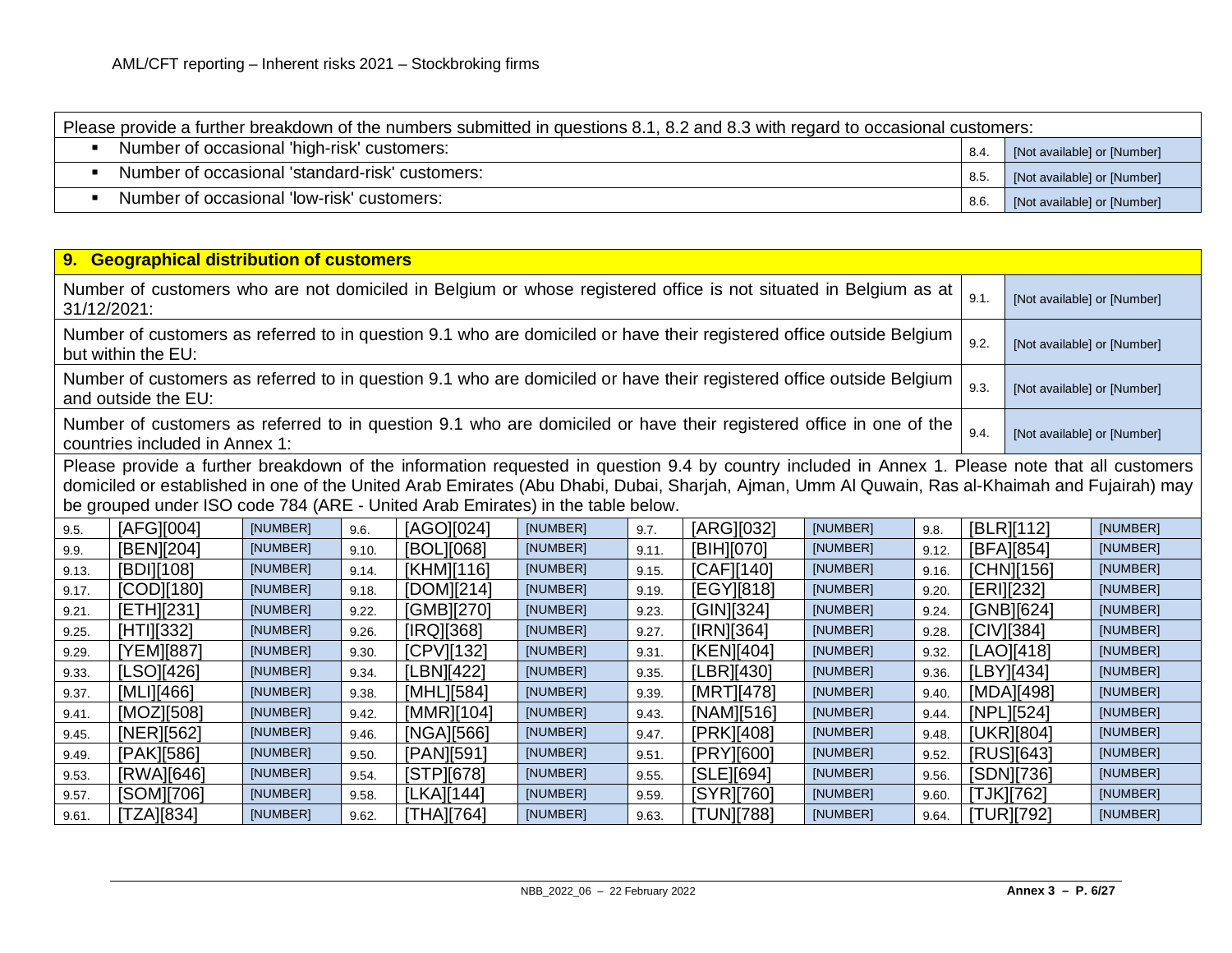| 9.65. | <b>[UGA][800]</b> | [NUMBER] | 9.66. | [VUT][548]        | [NUMBER] | 9.67  | [VEN][862]        | [NUMBER] | 9.68. | [VNM][704] | [NUMBER] |
|-------|-------------------|----------|-------|-------------------|----------|-------|-------------------|----------|-------|------------|----------|
| 9.69. | [ZMB][894]        | [NUMBER] | 9.70. | [ZWE][716]        | [NUMBER] | 9.71  | [SSD][728]        | [NUMBER] | 9.72. | [ARE][784] | [NUMBER] |
| 9.73. | [AIA][660]        | [NUMBER] | 9.74. | [BHS][044]        | [NUMBER] | 9.75. | [BHR][048]        | [NUMBER] | 9.76. | [BMU][060] | [NUMBER] |
| 9.77. | VGB][092]         | [NUMBER] | 9.78. | [CYM][136]        | [NUMBER] | 9.79. | [GGY][831]        | [NUMBER] | 9.80. | [JEY][832] | [NUMBER] |
| 9.81. | [IMN][833]        | [NUMBER] | 9.82. | <b>IFSM][583]</b> | [NUMBER] | 9.83. | [MCO][492]        | [NUMBER] | 9.84. | [MNE][499] | [NUMBER] |
| 9.85. | [NRU][520]        | [NUMBER] | 9.86. | [UZB][860]        | [NUMBER] | 9.87  | [PLW][585]        | [NUMBER] | 9.88. | [PCN][612] | [NUMBER] |
| 9.89. | [BLM][652]        | [NUMBER] | 9.90. | TKM][795]         | [NUMBER] | 9.91  | <b>[TCA][796]</b> | [NUMBER] | 9.92. | [WLF][876] | [NUMBER] |

**10. Third party business introducers (including banking and investment brokers)** Please provide the total number of new customers introduced in 2021 by a third party business introducer: 10.1. [Not available] or [Number]

| <u>  11. Remotely identified customers_</u>                                             |       |                             |
|-----------------------------------------------------------------------------------------|-------|-----------------------------|
| The total number of customers identified remotely by your institution as at 31/12/2021: | 11.1. | [Not available] or [Number] |

| 12. Customers receiving asset management services                                                                                                     |       |                             |  |  |
|-------------------------------------------------------------------------------------------------------------------------------------------------------|-------|-----------------------------|--|--|
| If your institution does not perform any asset management activities, your answer to the following questions should be 0 (zero).                      |       |                             |  |  |
| Number of customers receiving asset management services domiciled in Belgium as at 31/12/2021:                                                        | 12.1  | [Not available] or [Number] |  |  |
| Number of customers receiving asset management services domiciled outside Belgium as at 31/12/2021:                                                   | 12.2  | [Not available] or [Number] |  |  |
| Number of customers receiving asset management services domiciled in one of the countries included in Annex 1 as<br>at 31/12/2021:                    | 12.3. | [Not available] or [Number] |  |  |
| What amount does your institution use as a threshold in order to determine whether customers are eligible for asset<br>management (as at 31/12/2021)? | 12.4  | [Number] / [Not applicable] |  |  |

## **13. Numbered accounts**

*Note: numbered accounts are accounts of which only the account number appears on bank statements and not the name of the customer. As a result, only a small number of persons within the financial institution know the name of the account holder and the customer is guaranteed a certain amount of anonymity. However, numbered accounts are not anonymous accounts (accounts of which the holder has not been identified by the institution). Such anonymous accounts are prohibited.*

The total number of your customers that have numbered accounts or numbered contracts as at 31/12/2021: [Not available] or [Number]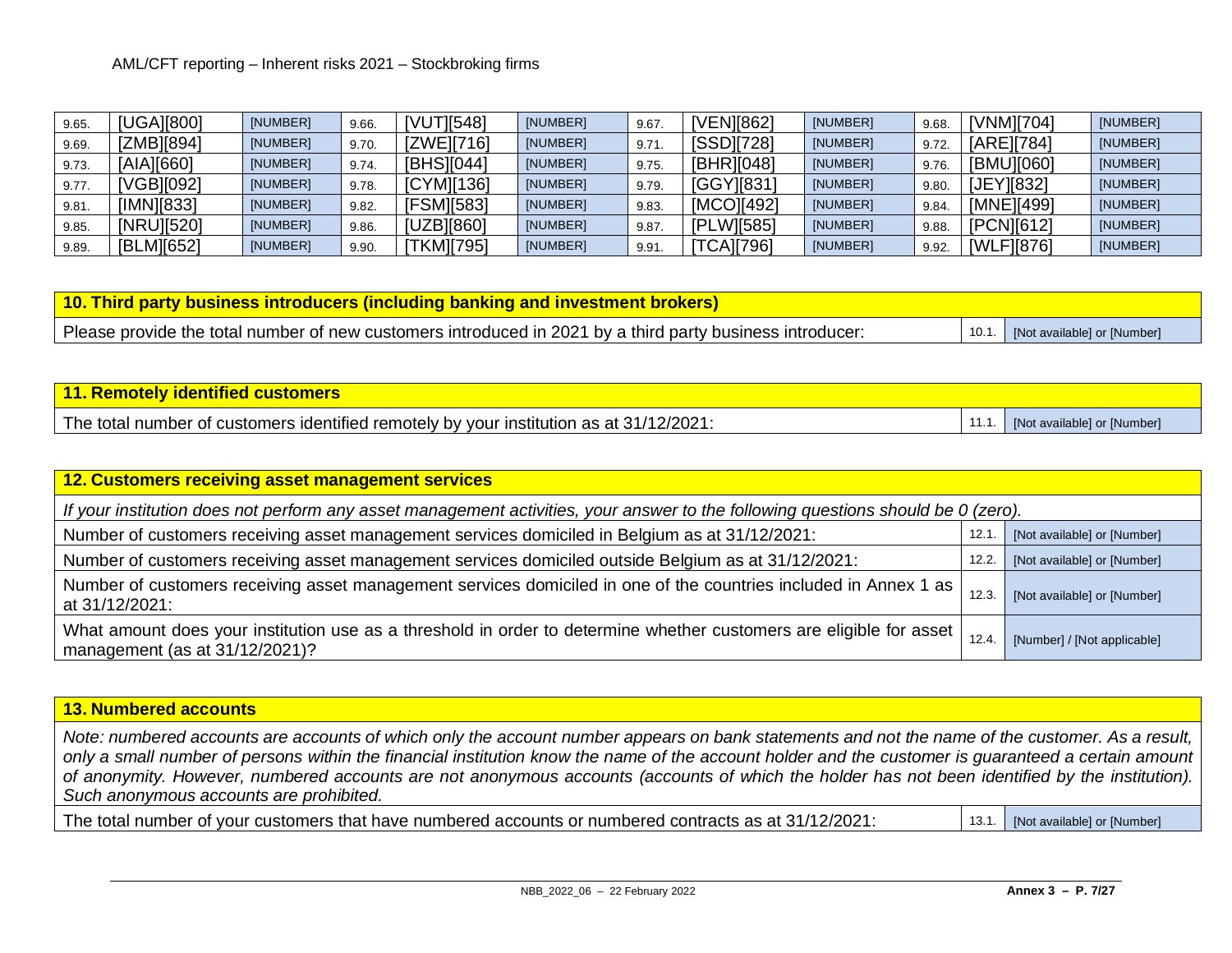| The total number of your customers for whom your institution opened numbered accounts or with whom it concluded a<br>numbered contract in 2021: | 13.2. | [Not available] or [Number] |
|-------------------------------------------------------------------------------------------------------------------------------------------------|-------|-----------------------------|
|                                                                                                                                                 |       |                             |

## **14. Politically exposed persons (PEPs)**

*Note: when calculating the number of PEPs, you should not only include the number of PEP customers, but also the number of PEP agents of your customers, the number of PEP ultimate beneficial owners of your customers and the number of PEP ultimate beneficial owners of your customers' agents.*

| Total number of PEPs in your customer base:                                                                                  | 14.1  | [Not available] or [Number] |
|------------------------------------------------------------------------------------------------------------------------------|-------|-----------------------------|
| Number of PEPs – customers (holders of products)<br>$\blacksquare$                                                           | 14.2. | [Not available] or [Number] |
| Number of PEPs – customers' agents                                                                                           | 14.3. | [Not available] or [Number] |
| Number of PEPs - UBOs (of both customers and their agents, if the latter are legal persons or other legal  <br>arrangements) | 14.4  | [Not available] or [Number] |
| Number of PEPs domiciled outside Belgium:                                                                                    |       | [Not available] or [Number] |
| Number of PEPs domiciled in one of the countries included in Annex 1:                                                        | 14.6. | [Not available] or [Number] |

| 15. Ultimate beneficial owners (UBOs)                                                                                   |       |                             |  |
|-------------------------------------------------------------------------------------------------------------------------|-------|-----------------------------|--|
| Please provide the following information regarding the ultimate beneficial owners of your customers (as at 31/12/2021): |       |                             |  |
| Number of UBOs domiciled outside Belgium:                                                                               | 15.1  | [Not available] or [Number] |  |
| Number of UBOs domiciled in one of the countries included in Annex 1:                                                   | 15.2. | [Not available] or [Number] |  |

| 16. Rejected customers                                                                                                                                                                                |      |                             |
|-------------------------------------------------------------------------------------------------------------------------------------------------------------------------------------------------------|------|-----------------------------|
| Please provide the total number of persons or entities that fitted into your institution's customer acceptance policy but  <br>were rejected by your institution for AML/CFT-related reasons in 2021: | 16.1 | [Not available] or [Number] |

| $\,$ 17. Customer onboarding and transactions $\,$                                                                                                  |      |  |
|-----------------------------------------------------------------------------------------------------------------------------------------------------|------|--|
| Note: Please indicate whether your institution uses the following distribution methods and specify the importance of each distribution method used: |      |  |
| A. [question deleted]                                                                                                                               | 17.1 |  |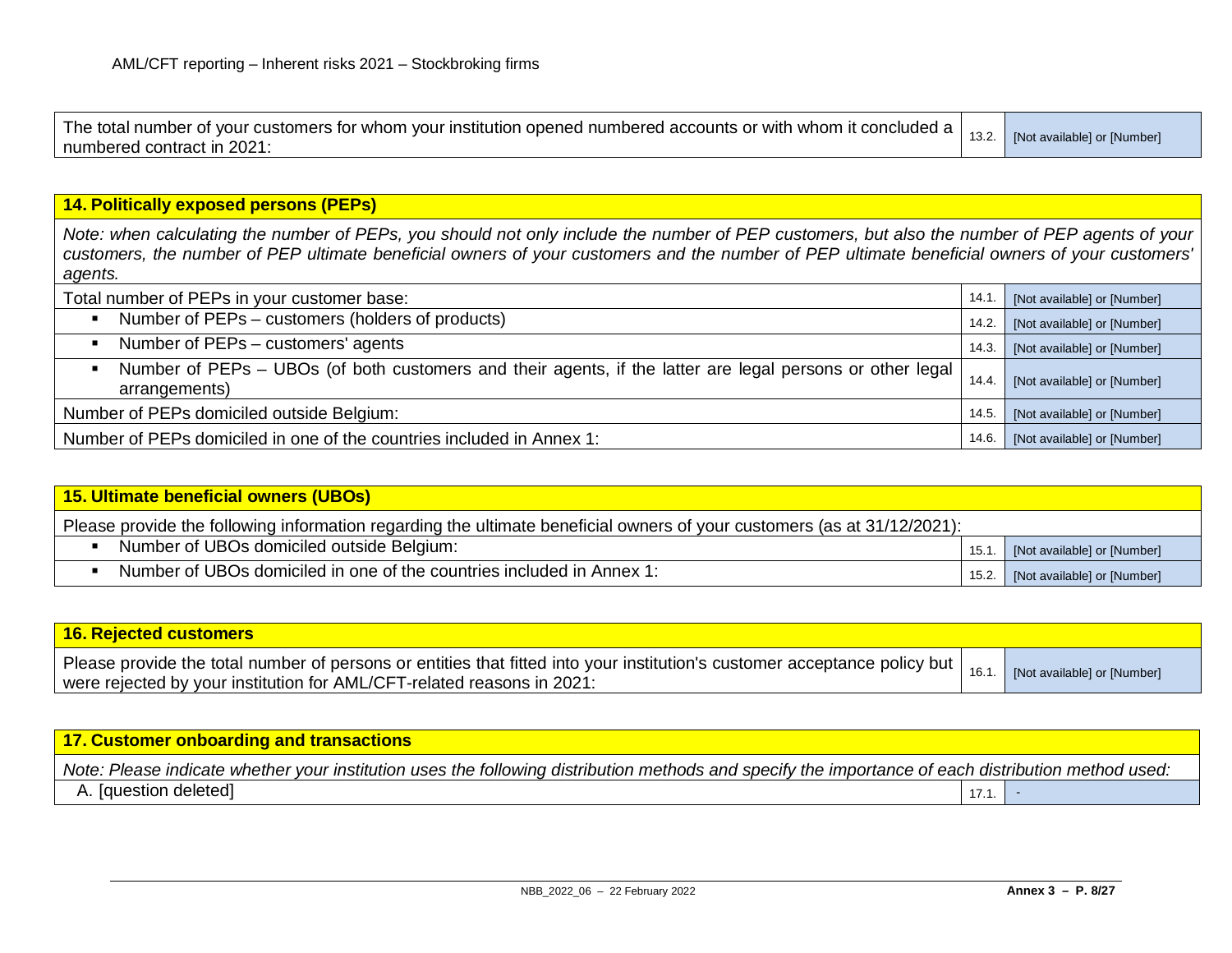| B. Customer onboarding occurs through face-to-face contact with a staff member/authorised representative of your<br>institution (main office, independent agent/own employee, regional sales team, customer relationship manager)   17.2.<br>but subsequent transactions are performed through non-face-to-face channels (internet, (mobile) phone, etc.) |       | - Important distribution method<br>- Less important distribution<br>method<br>- Unused distribution method |
|-----------------------------------------------------------------------------------------------------------------------------------------------------------------------------------------------------------------------------------------------------------------------------------------------------------------------------------------------------------|-------|------------------------------------------------------------------------------------------------------------|
| C. Both customer onboarding and subsequent transactions are performed through non-face-to-face contact (online<br>sales, etc.)                                                                                                                                                                                                                            | 17.3. | - Important distribution method<br>- Less important distribution<br>method<br>- Unused distribution method |
| D. Outsourcing / Brokers – Customer onboarding and subsequent customer relationship management are performed<br>by external service providers (e.g. insurance brokers) or by entities related to the group, in accordance with your   17.4.<br>institution's AML/CFT policies and procedures.                                                             |       | - Important distribution method<br>- Less important distribution<br>method<br>- Unused distribution method |

## **18. Status of the financial instruments balance**

Please provide below – for the last completed financial year – the information (expressed in euro) from section XXX of the annex to the Royal Decree of 23 September 1992 on the annual accounts of credit institutions, investment firms and collective investment management companies:

| Total financial instruments to be received by the institution on behalf of customers:  | 18.1. | [Not available] or [Number] |
|----------------------------------------------------------------------------------------|-------|-----------------------------|
| 2. Total financial instruments to be delivered by the institution to customers:        | 18.2. | [Not available] or [Number] |
| 3. Total financial instruments of customers deposited with the institution:            | 18.3. | [Not available] or [Number] |
| 4. Total financial instruments of customers deposited by the institution:              | 18.4. | [Not available] or [Number] |
| 5. Total financial instruments of customers received as collateral by the institution: | 18.5. | [Not available] or [Number] |
| 6. Total financial instruments of customers given as collateral by the institution:    | 18.6. | [Not available] or [Number] |

#### **19. Transactions**

Please provide the number of payments (and the corresponding amount) received by your institution in 2021 from (or on behalf of) customers. This covers all incoming payments: payments for fees or commissions, payments to your institution for the purchase of financial instruments, repayments of the credit granted by your institution, payments for the purchase of foreign exchange, etc.).

| Number of payments received:              | 19.  | [Not available] or [Number] |
|-------------------------------------------|------|-----------------------------|
| Corresponding amount (expressed in euro): | 19.2 | [Not available] or [Number] |

|                                                      | Please provide the number and the total amount of the transactions as referred to in question 19.1 that were paid from a foreign bank account or other |  |
|------------------------------------------------------|--------------------------------------------------------------------------------------------------------------------------------------------------------|--|
| type of account (from a country other than Belgium): |                                                                                                                                                        |  |

| t pavments received:<br>Number            | 19.3 | [Not available] or [Number] |
|-------------------------------------------|------|-----------------------------|
| Corresponding amount (expressed in euro): | 19.4 | [Not available] or [Number] |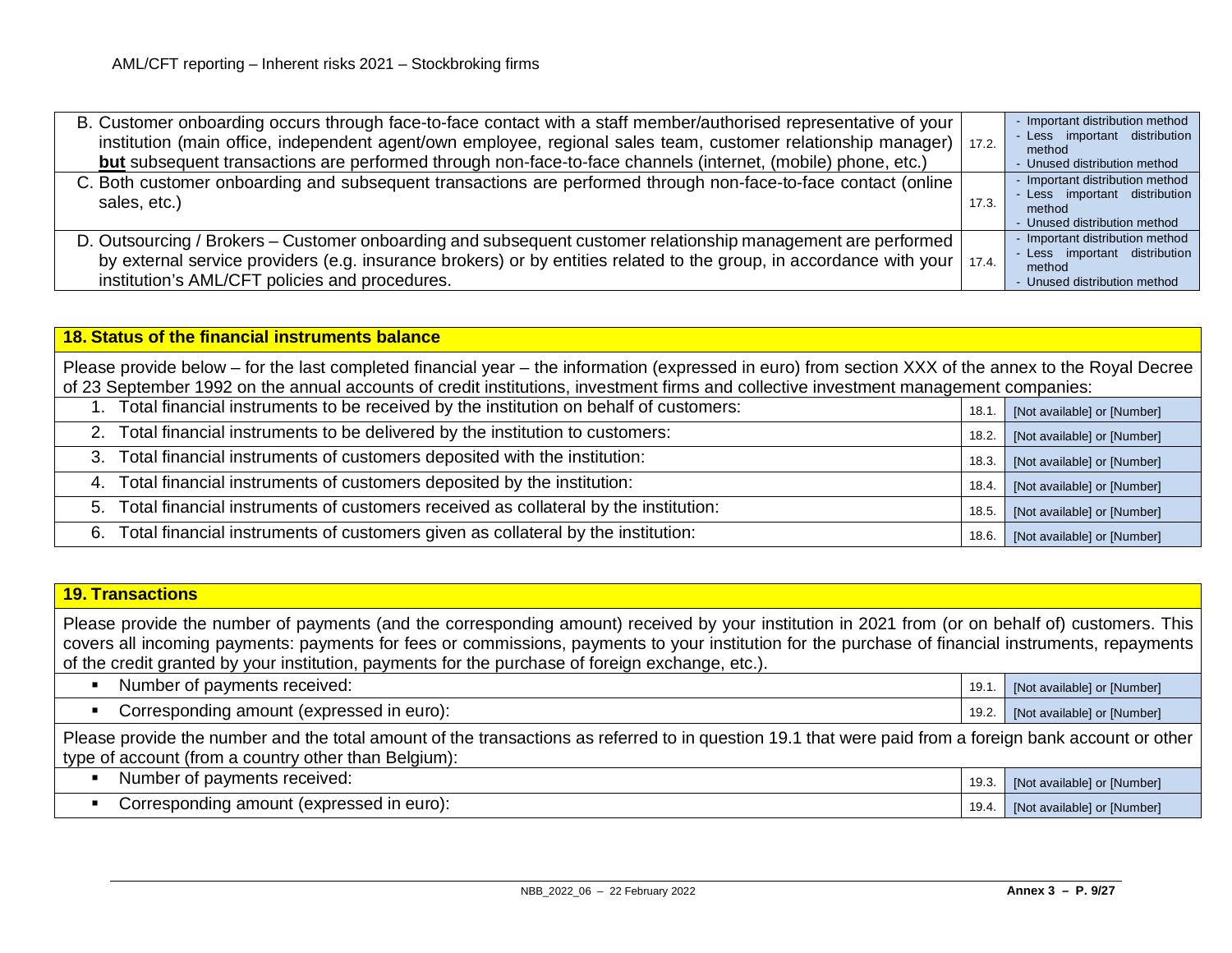| Please provide the number and the total amount of the transactions as referred to in question 19.1 that were paid from a bank account or other type of<br>account from one of the countries included in Annex 1:                                                                                                                                |        |                             |  |
|-------------------------------------------------------------------------------------------------------------------------------------------------------------------------------------------------------------------------------------------------------------------------------------------------------------------------------------------------|--------|-----------------------------|--|
| Number of payments received:<br>п                                                                                                                                                                                                                                                                                                               | 19.5.  | [Not available] or [Number] |  |
| Corresponding amount (expressed in euro):                                                                                                                                                                                                                                                                                                       | 19.6.  | [Not available] or [Number] |  |
| Please provide the number of payments (and the corresponding amount) made by your institution in 2021 to (or on behalf of) customers. This covers<br>all outgoing payments: disbursement of proceeds from the sale of financial instruments, the disbursed countervalue of foreign exchange transactions,<br>payments of credit granted, etc.). |        |                             |  |
| Number of disbursements:                                                                                                                                                                                                                                                                                                                        | 19.7.  | [Not available] or [Number] |  |
| Corresponding amount (expressed in euro):                                                                                                                                                                                                                                                                                                       | 19.8.  | [Not available] or [Number] |  |
| Please provide the number of outgoing payments and the total amount of the transactions as referred to in question 19.7 that were paid to a foreign<br>bank account or other type of account:                                                                                                                                                   |        |                             |  |
| Number of disbursements:<br>٠                                                                                                                                                                                                                                                                                                                   | 19.9.  | [Not available] or [Number] |  |
| Corresponding amount (expressed in euro):                                                                                                                                                                                                                                                                                                       | 19.10. | [Not available] or [Number] |  |
| Please provide the number of outgoing payments and the total amount of the transactions as referred to in question 19.7 that were paid to a bank<br>account or other type of account from one of the countries included in Annex 1:                                                                                                             |        |                             |  |
| Number of disbursements:                                                                                                                                                                                                                                                                                                                        | 19.11  | [Not available] or [Number] |  |
| Corresponding amount (expressed in euro):                                                                                                                                                                                                                                                                                                       | 19.12. | [Not available] or [Number] |  |
|                                                                                                                                                                                                                                                                                                                                                 |        |                             |  |

| 20. Manual foreign exchange activities                                                                                                                                                                             |       |                             |  |
|--------------------------------------------------------------------------------------------------------------------------------------------------------------------------------------------------------------------|-------|-----------------------------|--|
| If your institution does not perform any manual foreign exchange activities, your answer to the following questions should be 0 (zero).                                                                            |       |                             |  |
| Please provide the number of manual foreign exchange transactions performed by your institution in 2021, as well as the corresponding amount:                                                                      |       |                             |  |
| Number:                                                                                                                                                                                                            | 20.1  | [Not available] or [Number] |  |
| Corresponding amount (expressed in euro):                                                                                                                                                                          | 20.2. | [Not available] or [Number] |  |
| Please provide the number of manual foreign exchange transactions for which your institution purchased or sold gold or other precious metals from or<br>to customers in 2021, as well as the corresponding amount: |       |                             |  |
| Number:                                                                                                                                                                                                            | 20.3  | [Not available] or [Number] |  |
| Corresponding amount (expressed in euro):                                                                                                                                                                          | 20.4. | [Not available] or [Number] |  |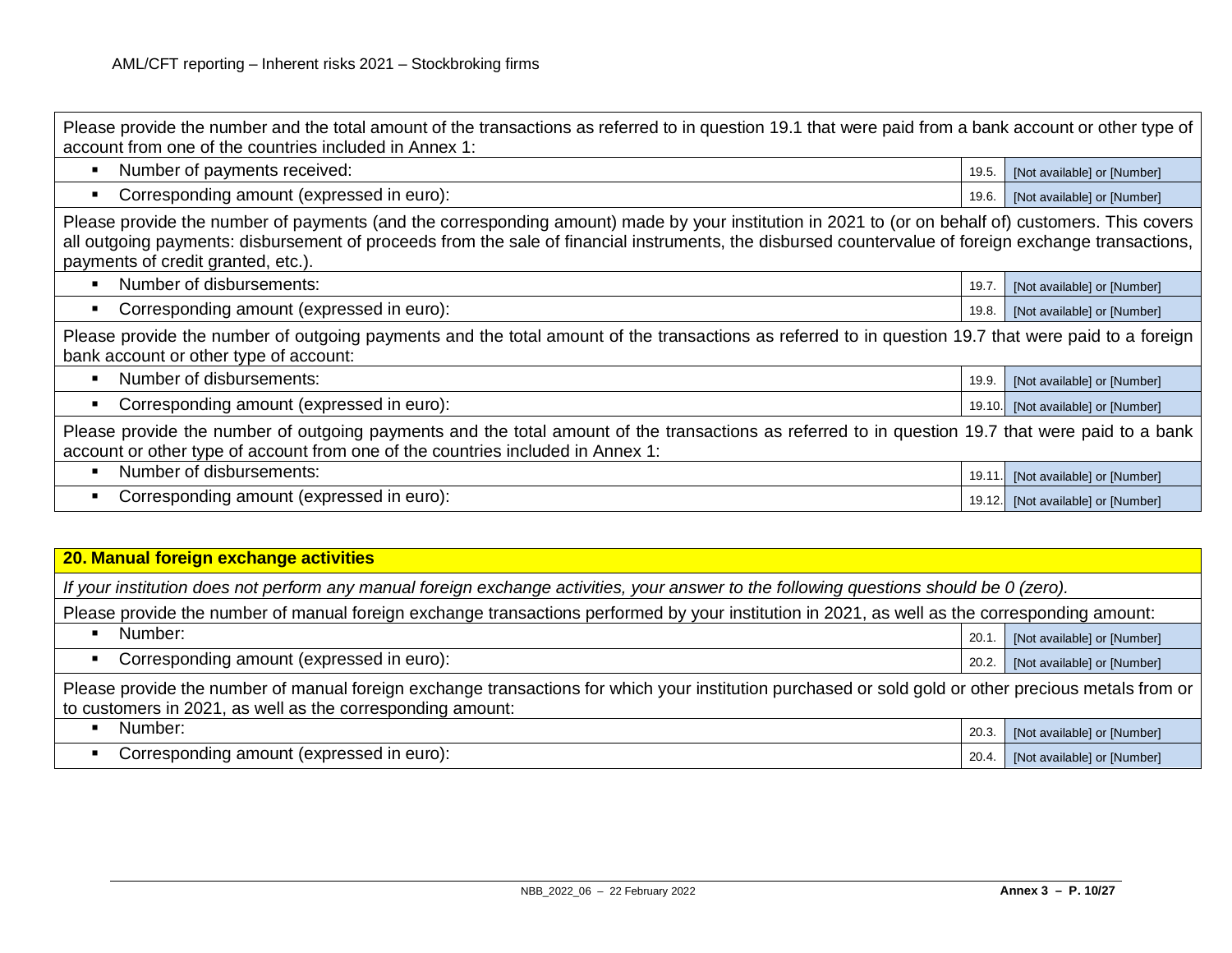| 21. Crowdfunding, crowdlending and/or crowd equity investment                                                                              |  |
|--------------------------------------------------------------------------------------------------------------------------------------------|--|
| Does your institution provide services related to crowdfunding, crowdlending and/or crowd equity investment projects?   21.1.   [Yes]/[No] |  |

| 22. Asset management                                                                                                                                                                      |       |                             |
|-------------------------------------------------------------------------------------------------------------------------------------------------------------------------------------------|-------|-----------------------------|
| If your institution does not provide this service, your answer to each question in this chapter should be 0 (zero).                                                                       |       |                             |
| What is the total volume (expressed in euro) of the assets held by your institution as at 31/12/2021 on behalf of $\vert$ 22.1.<br>customers in the context of asset management services? |       | [Not available] or [Number] |
| What is the total volume (expressed in euro) of new assets that have been attracted by your institution in 2021 on<br>behalf of customers in the context of asset management services?    | 22.2. | [Not available] or [Number] |

| 23. Transactions with occasional customers                                                                                                                                                                                                                                                    |       |                             |  |
|-----------------------------------------------------------------------------------------------------------------------------------------------------------------------------------------------------------------------------------------------------------------------------------------------|-------|-----------------------------|--|
| 23.1.<br>Number of transactions amounting to 3,000 euro or more performed by your institution for occasional customers in  <br>2021:                                                                                                                                                          |       | [Not available] or [Number] |  |
| Please provide the number of transactions (and the total corresponding amount) that were performed by your institution for occasional customers in<br>2021 and which involved one of the countries included in Annex 1 (e.g. transfers to a bank account from a country included in Annex 1): |       |                             |  |
| Number of transactions:<br>$\blacksquare$                                                                                                                                                                                                                                                     | 23.2. | [Not available] or [Number] |  |
| Corresponding amount (expressed in euro):                                                                                                                                                                                                                                                     | 23.3. | [Not available] or [Number] |  |

| 24. Payments by and/or to third parties                                                                                                                                                                                                                                                                                                                                                                                                                                                                                                                                                                                                                                                                                                                                                       |      |                                 |  |
|-----------------------------------------------------------------------------------------------------------------------------------------------------------------------------------------------------------------------------------------------------------------------------------------------------------------------------------------------------------------------------------------------------------------------------------------------------------------------------------------------------------------------------------------------------------------------------------------------------------------------------------------------------------------------------------------------------------------------------------------------------------------------------------------------|------|---------------------------------|--|
| Do your institution's procedures impose restrictions or conditions on payments by and/or to third parties?<br>Example: payments by third parties are excluded, and customers may only make payments to your institution (e.g.<br>for the purchase of financial instruments) from an account held in their name with another institution.<br>Example: customers may only deposit the proceeds of the sale of their financial instruments on an account held in   24.1.<br>their name with another institution. Transfers of funds to accounts belonging to third parties are prohibited or are<br>only possible in exceptional circumstances (e.g. to notaries, to children of customers and/or to other third parties<br>that are known or have already been identified by your institution). |      | [Yes / [No]                     |  |
| If you answered 'yes' to the previous question, does your institution take concrete verification measures to ensure that<br>incoming or outgoing payments are only received from or made to accounts held in the name of your customers? (e.g.  <br>by verifying whether the account numbers from or to which the payments are made, correspond with the accounts  <br>provided by your customers, possibly on a sample basis)                                                                                                                                                                                                                                                                                                                                                                | 24.2 | [Yes] / [No] / [Not applicable] |  |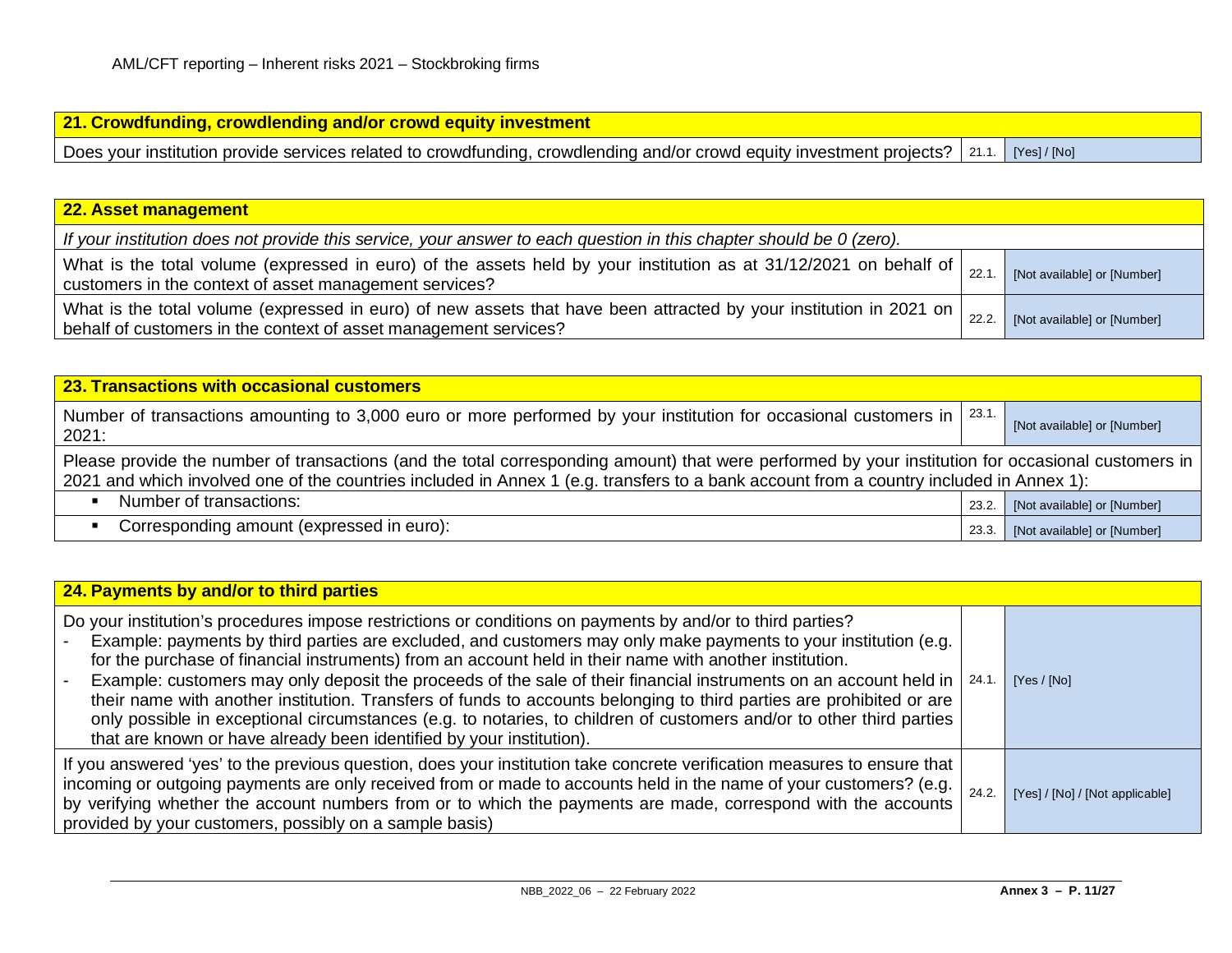| 25. Cash                                                                                                                                                                                                                                                                                     |       |                             |
|----------------------------------------------------------------------------------------------------------------------------------------------------------------------------------------------------------------------------------------------------------------------------------------------|-------|-----------------------------|
| Do your institution's internal procedures allow customers to use cash (coins and notes) in order to purchase financial $\vert_{25.1}$<br>instruments, to pay for commissions, etc.? This does not include the use of cash for the foreign exchange services as<br>referred to in chapter 20. |       | [Yes]/[No]                  |
| Please provide the total amount of the cash funds (coins and notes) as referred to in the previous question received by  <br>your institution from customers in 2021. If your institution prohibits the use of cash, your answer should be 0 (zero).                                         | 25.2. | [Not available] or [Number] |

# **26. Significant deposits**

Please provide the number of incoming payments (transfers of funds and/or cash) amounting to 200,000 euro or more that were made to your institution by (or on behalf of) your customers, as well as the total amount of these payments.

| Number:                           | 26.   | [Not available] or [Number] |
|-----------------------------------|-------|-----------------------------|
| Total amount (expressed in euro): | 26.2. | [Not available] or [Number] |

| 27. Significant disbursements                                                                                                                                                                                                          |        |                             |
|----------------------------------------------------------------------------------------------------------------------------------------------------------------------------------------------------------------------------------------|--------|-----------------------------|
| Please provide the number of outgoing payments (transfers of funds and/or cash) amounting to 200,000 euro or more that were made by your institution<br>to (or on behalf of) customers, as well as the total amount of these payments. |        |                             |
| Number of payments:                                                                                                                                                                                                                    | 27.1.  | [Not available] or [Number] |
| Total amount (expressed in euro):                                                                                                                                                                                                      | 27.2.1 | [Not available] or [Number] |

| 28. Analysis of atypical transactions                                                                                                                                                                                    |       |                             |
|--------------------------------------------------------------------------------------------------------------------------------------------------------------------------------------------------------------------------|-------|-----------------------------|
| How many atypical transactions for which an internal report was transmitted to the person responsible for AML/CFT<br>were detected by your institution in 2021?                                                          | 28.1  | [Not available] or [Number] |
| How many of the atypical transactions as referred to in question 28.1 were detected (i) by staff members who are in direct contact with customers, and<br>how many (ii) by your institution's automated monitoring tool? |       |                             |
| Number detected by staff members who are in direct contact with customers:                                                                                                                                               | 28.2. | [Not available] or [Number] |
| Number detected by the automated monitoring tool:                                                                                                                                                                        | 28.3. | [Not available] or [Number] |
| How many of the reports as referred to in question 28.1 pertained to transactions in cash (coins and notes)?                                                                                                             | 28.4. | [Not available] or [Number] |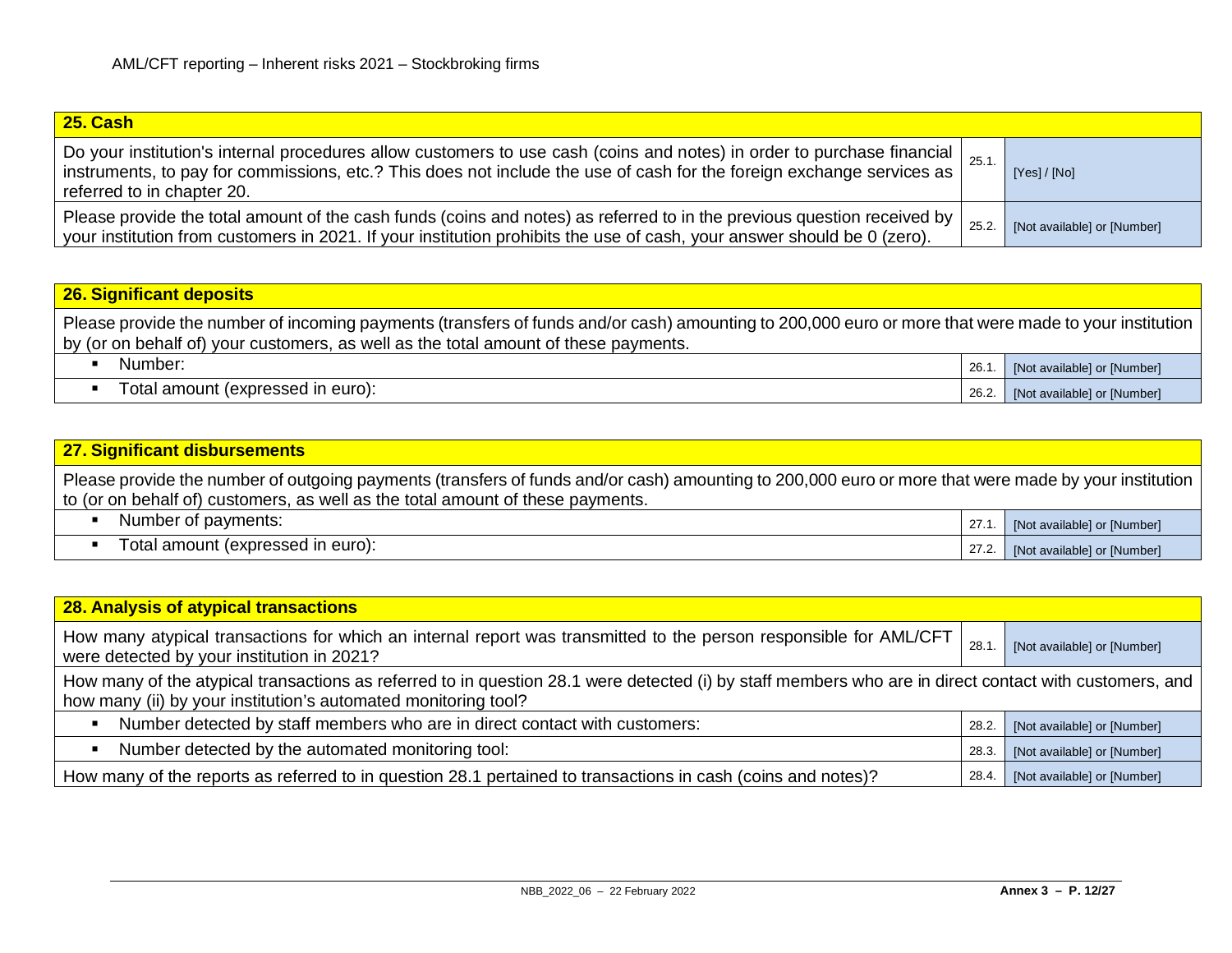#### **29. Notification of suspicious transactions to the Financial Intelligence Processing Unit (CTIF-CFI)**

Over the course of 2021, how many notifications of suspicious transactions did your institution submit to the Financial Intelligence Processing Unit (CTIF-CFI), and what was the total amount of the transactions covered by these notifications?

| Number:                                   | 29.7  | <b>INot availablel or INumberl</b> |
|-------------------------------------------|-------|------------------------------------|
| Corresponding amount (expressed in euro): | 29.2. | [Not available] or [Number]        |

## **30. Funds and asset freezing** Over the course of 2021, how many warnings were handled by your institution in relation to the implementation of financial embargoes and asset freezing orders? *Note: 'warnings' should be understood to mean all possible correspondence with the lists of sanctions or embargoes: both the warnings generated by your institution's automatic screening tools and the warnings detected by first-line monitoring (in case of manual screening against the lists).* 30.1. [Not available] or [Number] Over the course of 2021, how many notifications for asset freezing were sent by your institution to the FPS Finance – Treasury, and what was the total amount of the assets? *Note: the term 'number of notifications' comprises any natural or legal person concerned by a notification to the Treasury as well as any subsequent notification concerning the same natural or legal person.*  $\blacksquare$  Number:  $\blacksquare$  30.2. [Not available] or [Number] Corresponding amount (expressed in euro): 30.3. [Not available] or [Number]

| 31. Termination of the business relationship or adoption of restrictive measures for AML/CFT-related reasons                                                                                                                                                                                                                                                                              |       |                             |  |
|-------------------------------------------------------------------------------------------------------------------------------------------------------------------------------------------------------------------------------------------------------------------------------------------------------------------------------------------------------------------------------------------|-------|-----------------------------|--|
| Over the course of 2021, how many business relationships with customers were terminated by your institution for<br>AML/CFT-related reasons?                                                                                                                                                                                                                                               | 31.1  | [Not available] or [Number] |  |
| If your institution could not terminate the business relationship because of legal provisions of public policy or mandatory<br>legal provisions, or if the termination of the business relationship would cause severe and disproportionate damage to   31.2.<br>your customer, for how many of your business relationships did your institution take other restrictive measures in 2021? |       | [Not available] or [Number] |  |
| How many of the terminations as referred to in question 31.1 and the other restrictive measures as referred to in<br>question 31.2 regarding business relationships with customers were the subject of a notification to the Financial<br>Intelligence Processing Unit (CTIF-CFI) (notifications before as well as after the termination or the adoption of restrictive<br>measures):     | 31.3. | [Not available] or [Number] |  |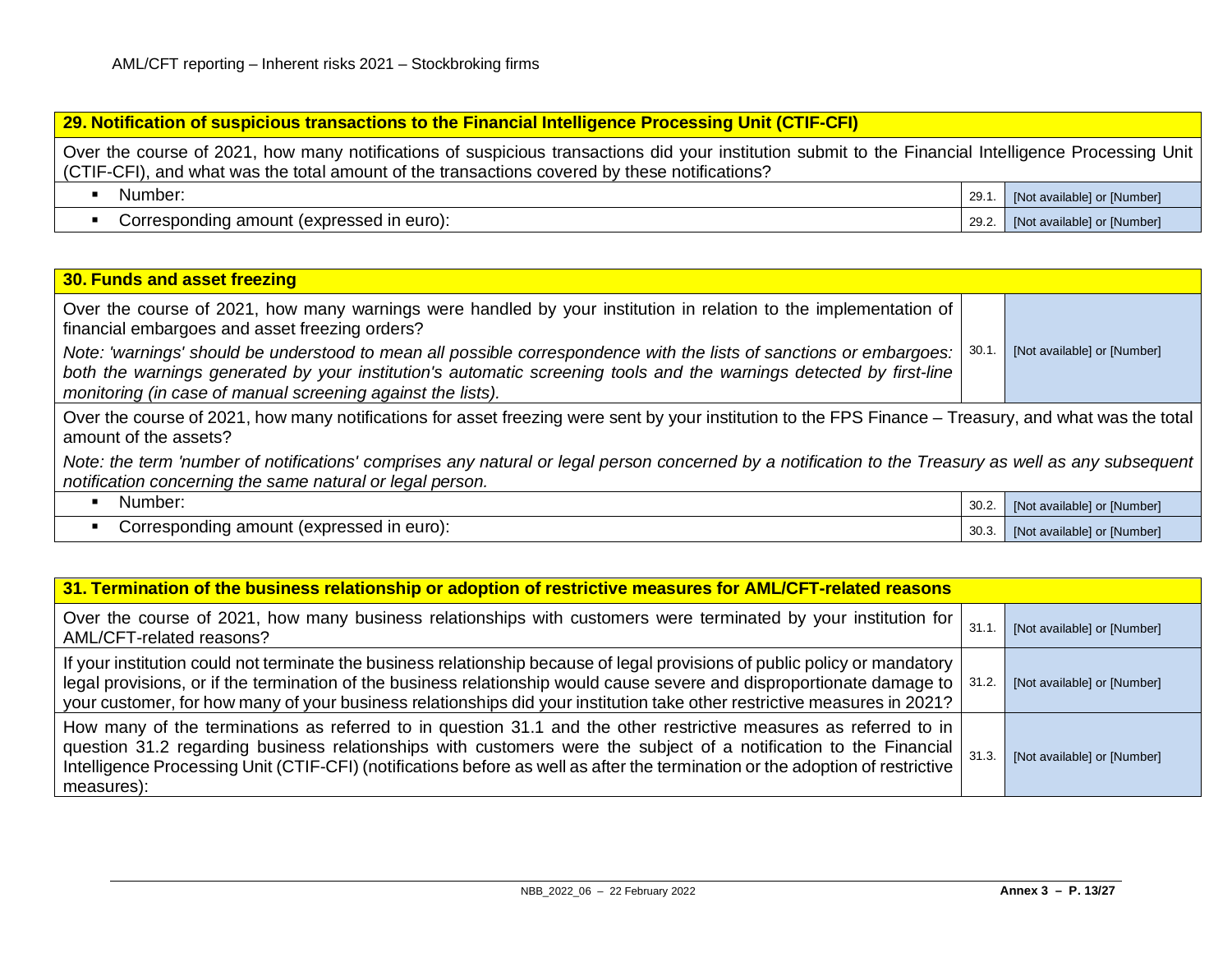| 32. Overall risk assessment                                                                                                                                                                                                  |        |                                                                                                                        |
|------------------------------------------------------------------------------------------------------------------------------------------------------------------------------------------------------------------------------|--------|------------------------------------------------------------------------------------------------------------------------|
| Did your institution perform an overall risk assessment during which it identified and assessed the AML/CFT risks to<br>which it is exposed?                                                                                 | 32.1.  | [Yes] / [No] / [Not applicable]                                                                                        |
| Has this overall risk assessment been laid down in writing (on paper or electronically) and documented?                                                                                                                      | 32.2.  | [Yes] / [No] / [Not applicable]                                                                                        |
| Does your institution's overall risk assessment identify and assess:                                                                                                                                                         |        |                                                                                                                        |
| the risks related to money laundering?                                                                                                                                                                                       | 32.3.  | [Yes] / [No] / [Not applicable]                                                                                        |
| the risks related to terrorist financing?                                                                                                                                                                                    | 32.4.  | [Yes] / [No] / [Not applicable]                                                                                        |
| the risks related to providing services and/or performing transactions that are subject to financial sanctions,<br>п<br>embargoes and/or other restrictive measures?                                                         | 32.5.  | [Yes] / [No] / [Not applicable]                                                                                        |
| Was the overall risk assessment conducted taking into account:                                                                                                                                                               |        |                                                                                                                        |
| the risks related to your institution's customers?<br>$\blacksquare$                                                                                                                                                         | 32.6.  | [Yes] / [No] / [Not applicable]                                                                                        |
| the risks related to the products and services offered by your institution?<br>п                                                                                                                                             | 32.7.  | [Yes] / [No] / [Not applicable]                                                                                        |
| the risks related to specific countries or geographical areas?<br>л                                                                                                                                                          | 32.8.  | [Yes] / [No] / [Not applicable]                                                                                        |
| the risks related to the distribution channels used by your institution?<br>$\blacksquare$                                                                                                                                   | 32.9.  | [Yes] / [No] / [Not applicable]                                                                                        |
| Was this overall risk assessment drawn up under the responsibility of the person responsible for AML/CFT in your<br>institution?                                                                                             | 32.10. | [Yes] / [No] / [Not applicable]                                                                                        |
| Was this overall risk assessment approved by the senior management of your institution?                                                                                                                                      | 32.11. | [Yes] / [No] / [Not applicable]                                                                                        |
| When was the overall risk assessment of your institution last performed or updated?                                                                                                                                          | 32.12. | - Less than 1 year ago<br>- Between 1 and 2 years ago<br>- More than 2 years ago<br>- Never before<br>- Not applicable |
| Do your institution's internal procedures provide for a regular update of the overall risk assessment, or at least for a<br>periodic assessment verifying that its overall risk assessment is still complete and up to date? | 32.13. | [Yes] / [No] / [Not applicable]                                                                                        |
| How often does your institution's overall risk assessment have to be redone, updated or assessed for completeness?                                                                                                           | 32.14. | - Twice a year<br>- Once a year<br>Less than once a year<br>- Not applicable                                           |
| Please indicate whether your institution's overall risk assessment also includes the following:                                                                                                                              |        |                                                                                                                        |
| a description of the risk management measures taken by your institution to manage the risks identified?                                                                                                                      | 32.15. | [Yes] / [No] / [Not applicable]                                                                                        |
| a description and assessment of the residual risk that your institution is prepared to accept?                                                                                                                               |        | 32.16. [Yes] / [No] / [Not applicable]                                                                                 |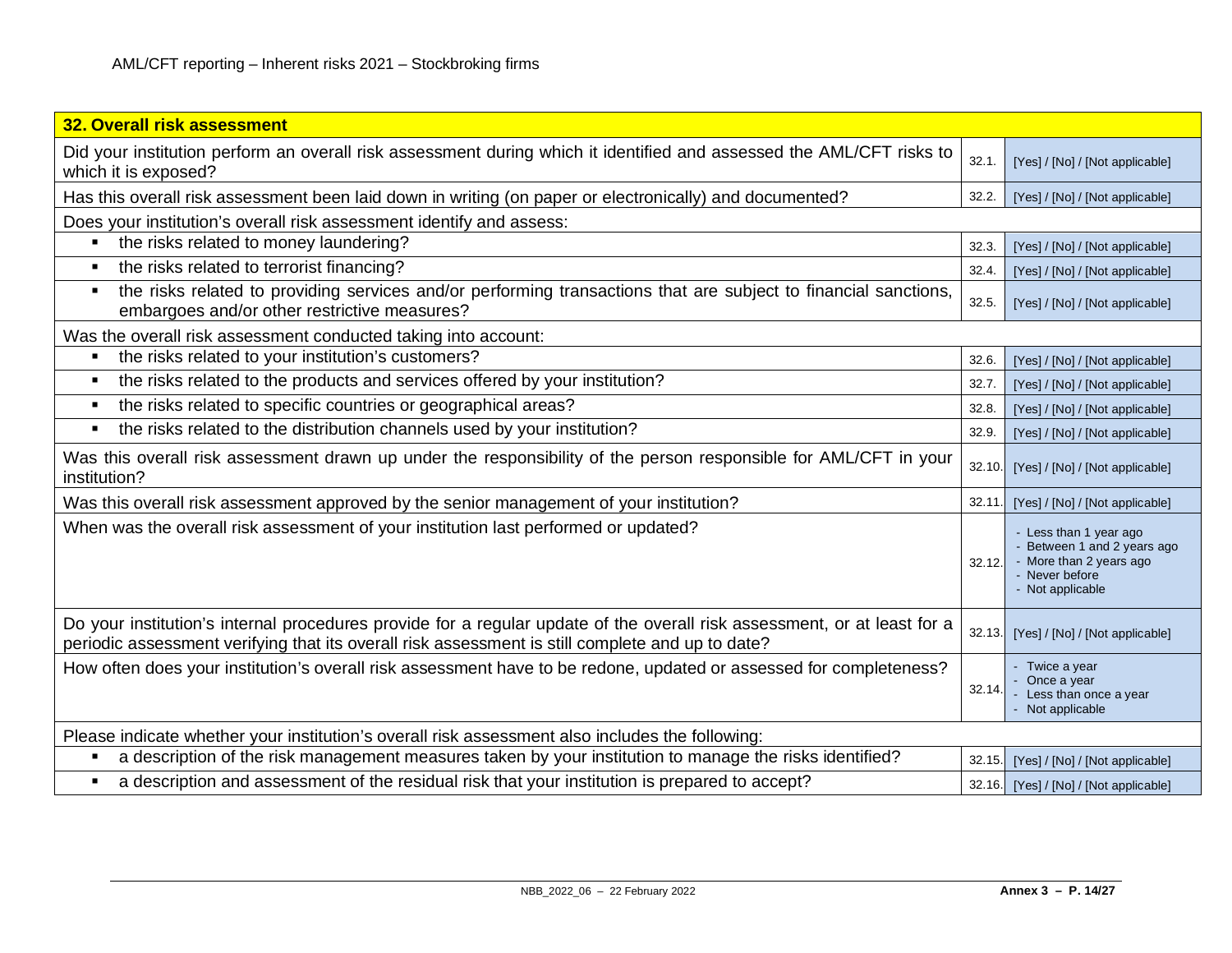| Does your institution have a written document (on paper or in electronic form) explicitly stating how the overall risk<br>assessment was taken into account for the elaboration of the concrete internal control measures and/or procedures of $\frac{32.17}{}$ [Yes]/[No]/[Not applicable]<br>your institution? |  |                                        |  |
|------------------------------------------------------------------------------------------------------------------------------------------------------------------------------------------------------------------------------------------------------------------------------------------------------------------|--|----------------------------------------|--|
| If your institution is a parent company of a group, or if it has one or more physical establishments (subsidiaries, branches or established agents) abroad,  <br>does your institution's overall risk assessment pertain to:                                                                                     |  |                                        |  |
| Note: if your institution is not a parent company and/or does not have physical establishments abroad, your answer to these questions should be 'not  <br>applicable'.                                                                                                                                           |  |                                        |  |
| the risks related to the activities of the Belgian parent company?                                                                                                                                                                                                                                               |  | 32.18. [Yes] / [No] / [Not applicable] |  |
| the risks related to the activities of the group in its entirety and of the physical establishments abroad?                                                                                                                                                                                                      |  | 32.19. [Yes] / [No] / [Not applicable] |  |

| 33. Guidelines, internal control measures and internal procedures                                                                                                        |        |                                 |
|--------------------------------------------------------------------------------------------------------------------------------------------------------------------------|--------|---------------------------------|
| Please indicate for each of the following subjects whether your institution has appropriate written guidelines, internal control measures and/or internal<br>procedures: |        |                                 |
| the identification and verification of customers, their agents and their ultimate beneficial owners:                                                                     | 33.1   | [Yes] / [No] / [Not applicable] |
| the identification of the customer's characteristics and of the purpose and nature of the business relationship or<br>of the intended occasional transaction:            | 33.2.  | [Yes] / [No] / [Not applicable] |
| customer acceptance policy:                                                                                                                                              | 33.3.  | [Yes] / [No] / [Not applicable] |
| the periodic customer survey (verification and update of available information)/client review:                                                                           | 33.4.  | [Yes] / [No] / [Not applicable] |
| due diligence with regard to customers and transactions:                                                                                                                 | 33.5.  | [Yes] / [No] / [Not applicable] |
| the internal notification of atypical transactions to the person responsible for AML/CFT:                                                                                | 33.6.  | [Yes] / [No] / [Not applicable] |
| the notification of transactions that are known or suspected to be related to ML/FT to the Financial Intelligence<br>Processing Unit (CTIF-CFI):                         | 33.7.  | [Yes] / [No] / [Not applicable] |
| compliance with the mandatory provisions on financial sanctions and embargoes and other restrictive<br>measures:                                                         | 33.8.  | [Yes] / [No] / [Not applicable] |
| the recruitment or appointment of staff members or the designation of agents or distributors, and the monitoring<br>of their appropriate reliability:                    | 33.9.  | [Yes] / [No] / [Not applicable] |
| the outsourcing of the functions, checks or other tasks that are relevant for proper compliance with the Belgian<br>AML/CFT regulations:                                 | 33.10. | [Yes] / [No] / [Not applicable] |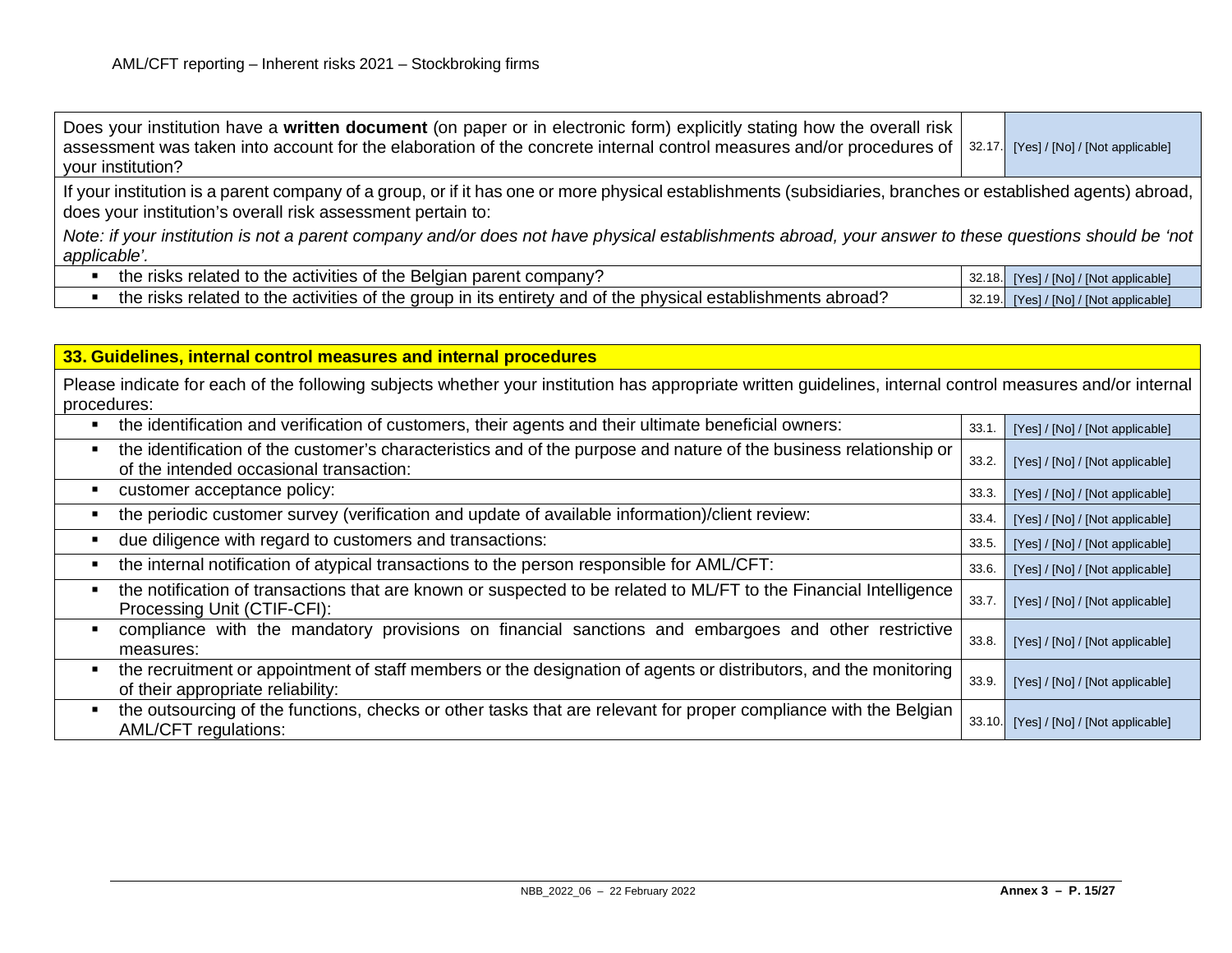## **34. Self-assessment**

*Please indicate for each of the following subjects:*

- *i. whether you believe that your institution's internal procedures are completely, mostly, partially or insufficiently in accordance with the relevant legal and regulatory requirements, and,*
- *ii. whether you believe that these procedures are effectively implemented in your institution in a completely, mostly, partially or insufficiently satisfactory manner.*

|                                                                                                                                                                        |       | Compliance<br>0f<br>ь.<br>with<br>the<br>procedures<br>Belgian<br><b>AML/CFT</b><br>regulations | ii. Effectiveness of the<br>implementation                                 |
|------------------------------------------------------------------------------------------------------------------------------------------------------------------------|-------|-------------------------------------------------------------------------------------------------|----------------------------------------------------------------------------|
| identification of customers, agents, ultimate beneficial owners                                                                                                        | 34.1. | Completely<br>$\sim$<br><b>Mostly</b><br>Partially<br>Insufficient                              | Completely<br>Mostly<br>Partially<br>Insufficient                          |
| identification of the customer's characteristics, the purpose and nature of the business<br>relationship or of the intended occasional transaction                     | 34.2. |                                                                                                 |                                                                            |
| customer acceptance policy                                                                                                                                             | 34.3. |                                                                                                 |                                                                            |
| ongoing due diligence                                                                                                                                                  | 34.4. | $\mathbf{G}$                                                                                    | 66                                                                         |
| compliance with mandatory provisions on financial sanctions and embargoes and<br>other restrictive measures                                                            | 34.5. |                                                                                                 | $\alpha$                                                                   |
| group policy (if your institution is not a parent company or does not have physical<br>establishments abroad, your answer to this question should be 'not applicable') | 34.6. | Completely<br><b>Mostly</b><br>Partially<br>Insufficient<br>$\sim$<br>Not applicable            | Completely<br><b>Mostly</b><br>Partially<br>Insufficient<br>Not applicable |

| 35. Internal audit                                                                                                                                                                                                                                                                                                                                                          |                                 |
|-----------------------------------------------------------------------------------------------------------------------------------------------------------------------------------------------------------------------------------------------------------------------------------------------------------------------------------------------------------------------------|---------------------------------|
| Does your institution have an independent internal audit function which tests your institution's organisation in terms of<br>AML/CFT (regardless of whether this function has been outsourced, and regardless of whether or not it is dependent   35.1.<br>on the mother company abroad if your institution is a branch or operates in Belgium through established agents)? | [Yes] / [No] / [Not applicable] |
| Please answer the following questions pertaining to the activities of your institution's internal audit function in terms of compliance with the Belgian<br><b>AML/CFT regulations:</b>                                                                                                                                                                                     |                                 |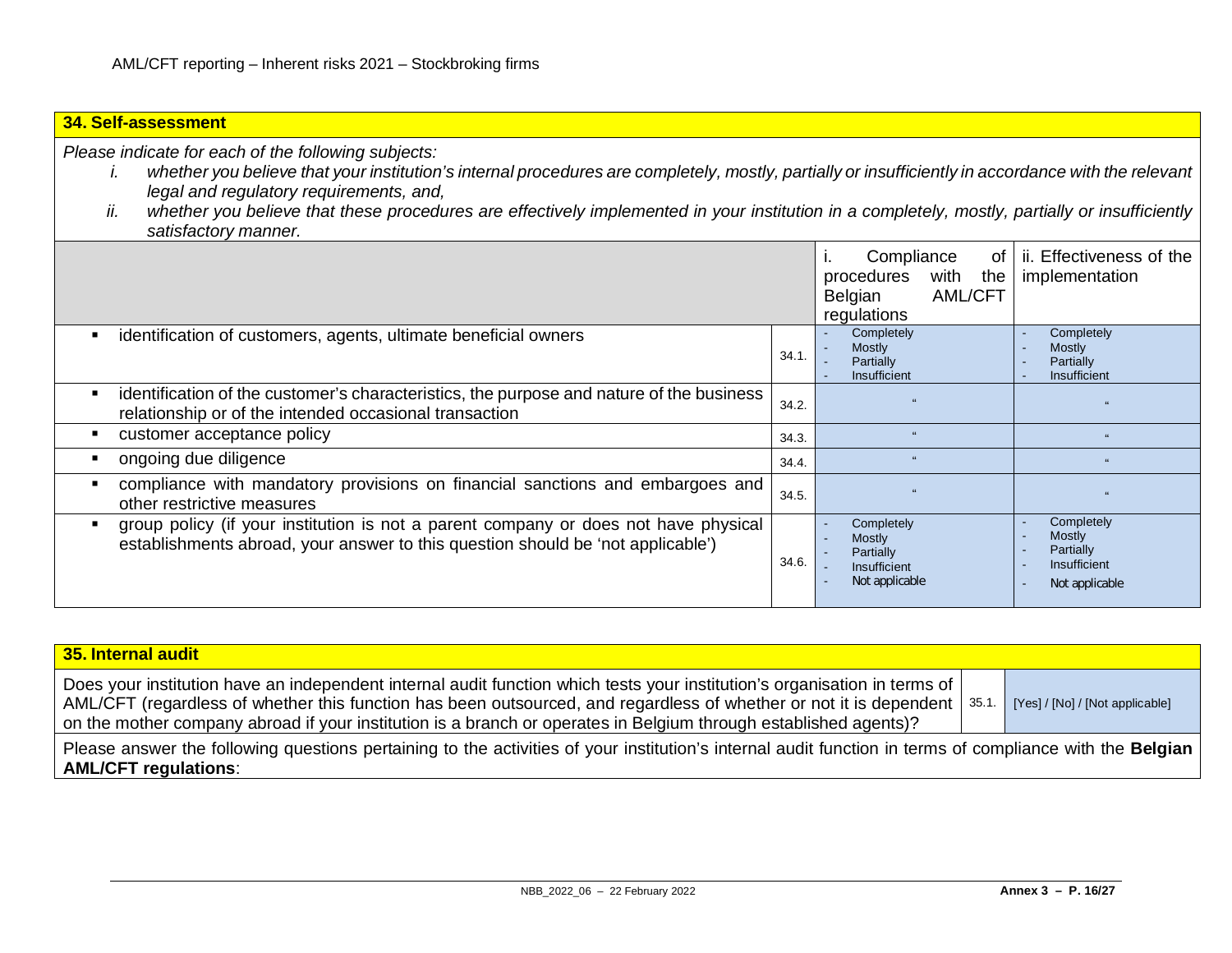| Is there a fixed schedule/cycle for performing audits with regard to proper compliance with the Belgian AML/CFT<br>regulations?                                                                                                                                        | 35.2.  | [Yes] / [No] / [Not applicable]                                                                                |
|------------------------------------------------------------------------------------------------------------------------------------------------------------------------------------------------------------------------------------------------------------------------|--------|----------------------------------------------------------------------------------------------------------------|
| When was the last time your internal audit function carried out activities relating to proper compliance with the<br>Belgian AML/CFT regulations?                                                                                                                      | 35.3.  | - Less than 1 year ago<br>Between 1 and 2 years ago<br>More than 2 years ago<br>Never before<br>Not applicable |
| What was the result of the audit referred to in the previous question?                                                                                                                                                                                                 | 35.4.  | - Sufficient<br>- Sufficient, with remarks<br>Insufficient<br>- Not applicable                                 |
| Please answer the following questions pertaining to the activities of your institution's internal audit function in terms of compliance with the mandatory<br>provisions on financial sanctions and embargoes and other restrictive measures:                          |        |                                                                                                                |
| Is there a fixed schedule/cycle for performing audits with regard to proper compliance with the Belgian financial<br>sanctions and embargo regime?                                                                                                                     | 35.5.  | [Yes] / [No] / [Not applicable]                                                                                |
| When was the last time your internal audit function carried out activities relating to proper compliance with the<br>$\blacksquare$<br>Belgian financial sanctions and embargo regime?                                                                                 | 35.6.  | Less than 1 year ago<br>Between 1 and 2 years ago<br>More than 2 years ago<br>Never before<br>Not applicable   |
| What was the result of the audit referred to in the previous question?                                                                                                                                                                                                 | 35.7.  | - Sufficient<br>Sufficient, with remarks<br>Insufficient<br>- Not applicable                                   |
| Please indicate for each of the subjects below whether your institution's internal audit function carried out audit activities in the past calendar year<br>relating to the proper implementation of the relevant Belgian legislation, and if so, the results thereof: |        |                                                                                                                |
| Identification and identity verification (customers, agents, ultimate beneficial owners):                                                                                                                                                                              | 35.8.  | Sufficient<br>Sufficient, with remarks<br>Insufficient<br>No activities were carried<br>out<br>Not applicable  |
| Identification of politically exposed persons:                                                                                                                                                                                                                         | 35.9.  |                                                                                                                |
| Identification of the customer's characteristics and of the purpose and nature of the business relationship or of<br>the occasional transaction:                                                                                                                       | 35.10. |                                                                                                                |
| Customer acceptance policy:                                                                                                                                                                                                                                            | 35.11  |                                                                                                                |
| Ongoing due diligence:                                                                                                                                                                                                                                                 | 35.12  | $\epsilon$                                                                                                     |
| Periodic reassessment of customer risk (client review):                                                                                                                                                                                                                | 35.13. |                                                                                                                |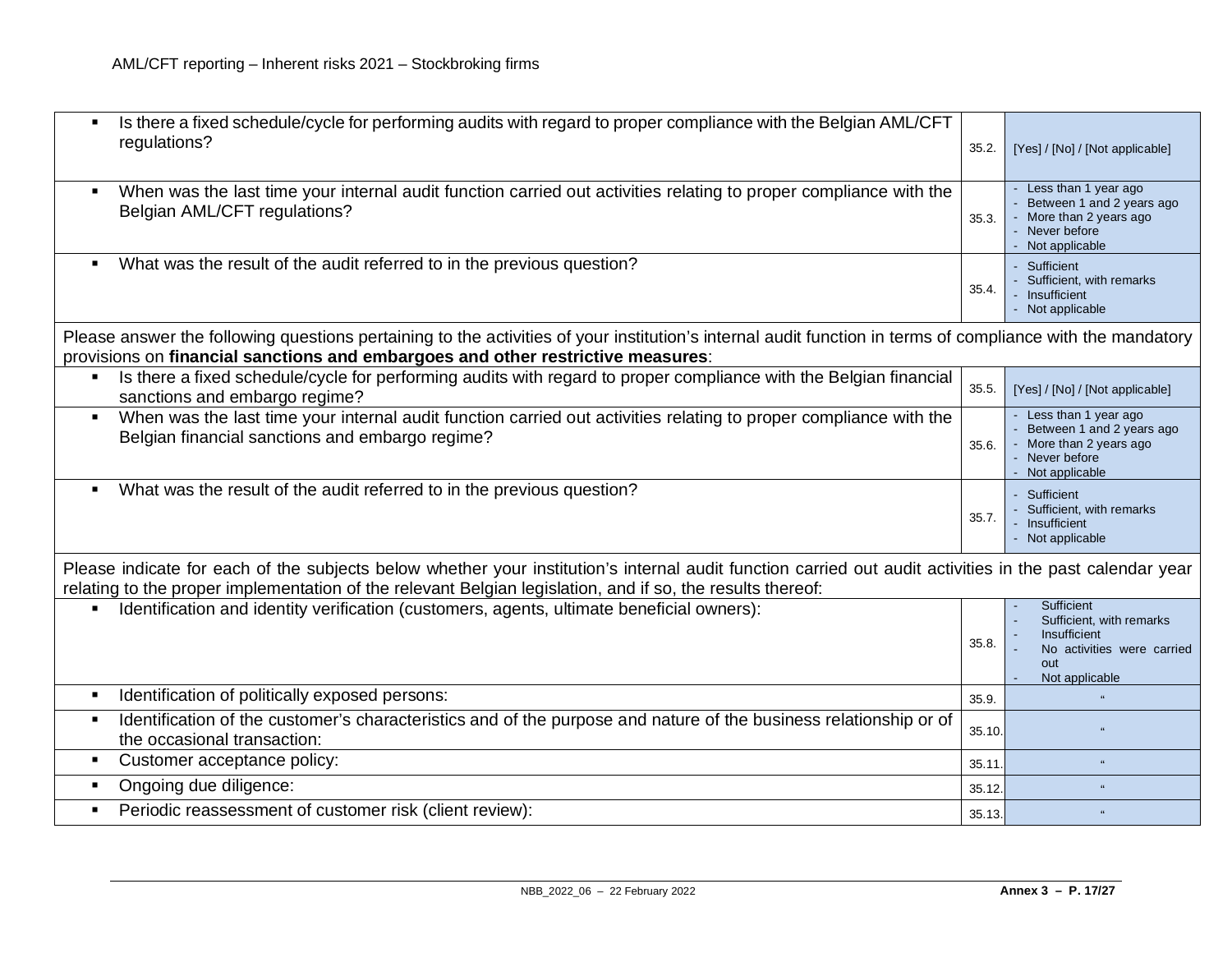| the<br>prov<br>sanctions<br>and<br>tinancia<br>other<br>anc<br>embargoes<br><b>VISIONS</b><br>∵ restrictive<br>.on<br>mandatory<br>Compliance<br>with<br>. . | 35.14. |  |
|--------------------------------------------------------------------------------------------------------------------------------------------------------------|--------|--|
| measures                                                                                                                                                     |        |  |

| 36. Activities of the person responsible for AML/CFT                                                                                                                                                                                                                                                                                                                                                                       |        |                                        |  |
|----------------------------------------------------------------------------------------------------------------------------------------------------------------------------------------------------------------------------------------------------------------------------------------------------------------------------------------------------------------------------------------------------------------------------|--------|----------------------------------------|--|
| Does the compliance function and/or the person responsible for AML/CFT in your institution annually draw up a written action plan for monitoring and<br>testing the institution's proper compliance with its policy, internal procedures and guidelines:                                                                                                                                                                   |        |                                        |  |
| regarding compliance with the AML/CFT regulations?                                                                                                                                                                                                                                                                                                                                                                         | 36.1   | [Yes] / [No] / [Not applicable]        |  |
| regarding compliance with the provisions on financial sanctions and embargoes and other restrictive measures?                                                                                                                                                                                                                                                                                                              | 36.2.  | [Yes] / [No] / [Not applicable]        |  |
| Was the action plan drawn up for the calendar year 2021 fully implemented?                                                                                                                                                                                                                                                                                                                                                 | 36.3.  | [Yes] / [No] / [Not applicable]        |  |
| Did the tests performed by the compliance officer and/or the person responsible for AML/CFT in 2021 reveal any major shortcomings and/or incidents:                                                                                                                                                                                                                                                                        |        |                                        |  |
| regarding compliance with the AML/CFT regulations?                                                                                                                                                                                                                                                                                                                                                                         | 36.4.  | [Yes] / [No] / [Not applicable]        |  |
| regarding compliance with the provisions on financial sanctions and embargoes and other restrictive measures?                                                                                                                                                                                                                                                                                                              | 36.5.  | [Yes] / [No] / [Not applicable]        |  |
| Are the results of the audit activities carried out by the person responsible for AML/CFT documented (audit trail) and/or<br>summarised in reports?                                                                                                                                                                                                                                                                        | 36.6.  | [Yes] / [No] / [Not applicable]        |  |
| Please indicate which documented supervisory and audit actions are applied by the compliance function and/or person responsible for AML/CFT in<br>your institution when testing your institution's compliance with its policy, internal procedures and guidelines regarding the above matters:                                                                                                                             |        |                                        |  |
| Supervision and audit using the audit results of your institution's operational services:                                                                                                                                                                                                                                                                                                                                  | 36.7.  | [Yes] / [No] / [Not applicable]        |  |
| Conducting and assessing random checks in-house (e.g. monitoring (i) the correct identification and verification<br>of customers, agents, UBOs, (ii) the storing of identification documents, (iii) the collection of information on the<br>nature and business profile of the customers, (iv) the performance of screenings related to the proper<br>implementation of the financial sanctions and embargo regime, etc.): | 36.8.  | [Yes] / [No] / [Not applicable]        |  |
| Tracking and monitoring risk indicators such as the number of complaints and violations:                                                                                                                                                                                                                                                                                                                                   | 36.9.  | [Yes] / [No] / [Not applicable]        |  |
| Observing the performance of transactions with and on behalf of customers:                                                                                                                                                                                                                                                                                                                                                 | 36.10. | [Yes] / [No] / [Not applicable]        |  |
| Having conversations with employees:                                                                                                                                                                                                                                                                                                                                                                                       | 36.11. | [Yes] / [No] / [Not applicable]        |  |
| Other:                                                                                                                                                                                                                                                                                                                                                                                                                     |        | 36.12. [Yes] / [No] / [Not applicable] |  |

| 37. Employees, officers and agents + training                                                                                                                                                                                                                                                                                                    |  |
|--------------------------------------------------------------------------------------------------------------------------------------------------------------------------------------------------------------------------------------------------------------------------------------------------------------------------------------------------|--|
| Has your institution established a procedure which stipulates how staff members, agents or distributors can notify<br>Shortcomings in fulfilling AML/CFT obligations or other AML/CFT-related incidents to the person responsible for   37.1. [Yes]/[No]/[Not applicable]<br>AML/CFT anonymously and through a specific and independent channel? |  |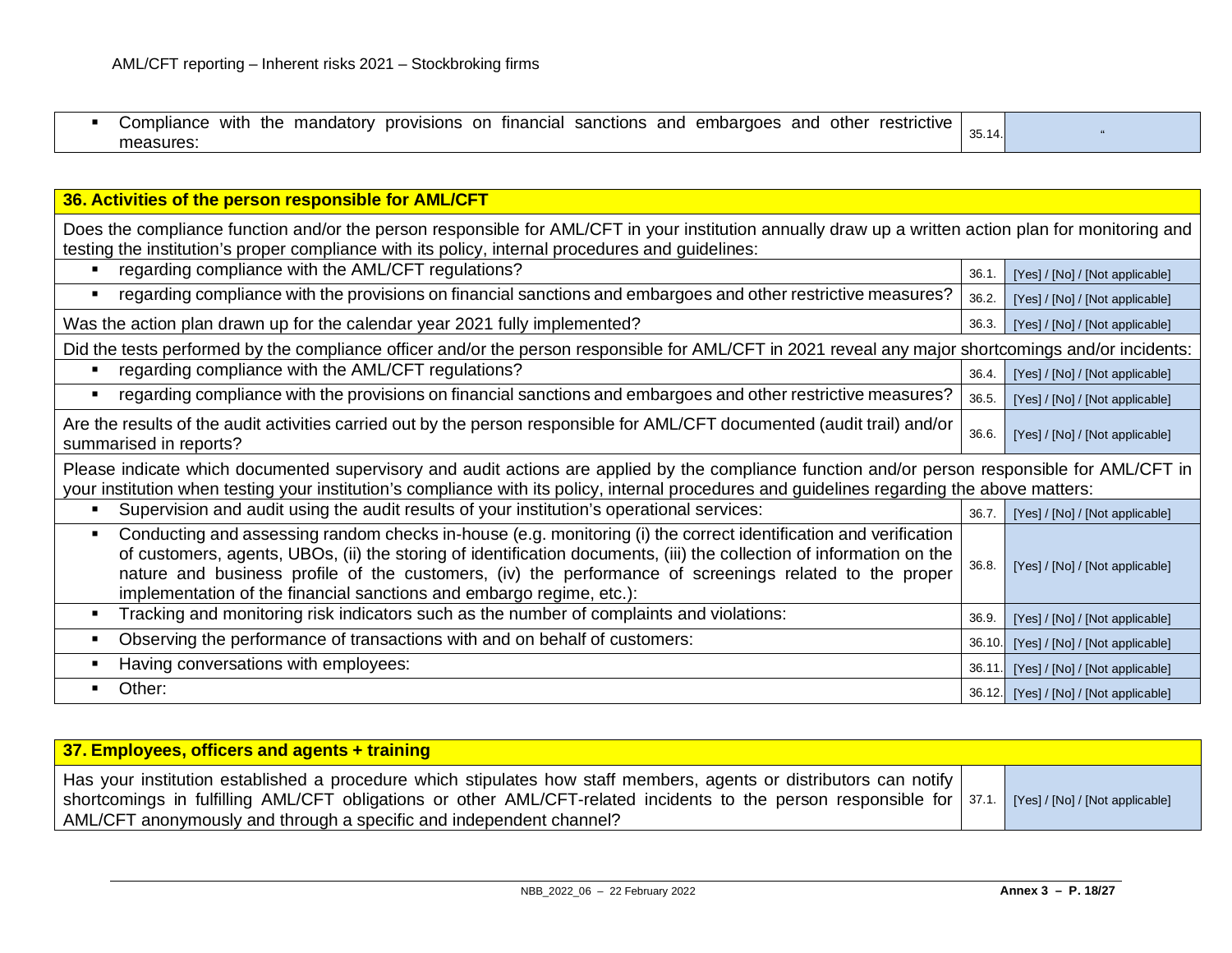<span id="page-18-0"></span>

| Did your institution in 2021 face severe integrity incidents involving employees (staff members, officers, agents, etc.)<br>of your institution (fraud, deliberate involvement in money laundering or terrorist financing, severe violations of your   37.2.<br>institution's internal AML/CFT procedures, etc.)?              |       | [Yes] / [No] / [Not applicable]                          |
|--------------------------------------------------------------------------------------------------------------------------------------------------------------------------------------------------------------------------------------------------------------------------------------------------------------------------------|-------|----------------------------------------------------------|
| Does your institution have a training programme with regard to the Belgian AML/CFT regulations?                                                                                                                                                                                                                                | 37.3. | [Yes] / [No] / [Not applicable]                          |
| Does your institution have a training programme with regard to compliance with the provisions on financial sanctions<br>and embargoes and other restrictive measures?                                                                                                                                                          | 37.4  | [Yes] / [No] / [Not applicable]                          |
| With regard to the above matters, is your institution's training programme imposed on everyone in the institution equally,<br>or is it differentiated according to the specific tasks of the staff and to the relevance of their tasks for the correct   37.5.<br>implementation of the above regulations by your institution? |       | Equally for everyone<br>Differentiated<br>Not applicable |
| Does your institution's training programme allow employees, officers and/or agents to regularly refresh and/or update<br>their knowledge of AML/CFT whenever needed (e.g. in case of new regulations, new products or activities, new  <br>procedures, regular (periodic) refreshing, etc.)?                                   | 37.6. | [Yes] / [No] / [Not applicable]                          |

| 38. Identification and identity verification of customers, agents, ultimate beneficial owners                                                                                                                                                                     |       |                                 |  |
|-------------------------------------------------------------------------------------------------------------------------------------------------------------------------------------------------------------------------------------------------------------------|-------|---------------------------------|--|
| Does your institution, before providing services, identify and verify the identity of the customers with whom a business<br>relationship is initiated or for whom occasional transactions are performed for which identification is required by law? <sup>3</sup> | 38.1  | [Yes] / [No] / [Not applicable] |  |
| Does your institution identify and verify the identity of any agents of customers as referred to in the previous question<br>before they use their powers of representation? <sup>3</sup>                                                                         | 38.2. | [Yes] / [No] / [Not applicable] |  |
| Does your institution identify the ultimate beneficial owners of its customers before providing services to the latter? <sup>3</sup>                                                                                                                              | 38.3. | [Yes] / [No] / [Not applicable] |  |
| Do your institution's internal procedures stipulate the appropriate and risk-adapted measures to be taken to verify the<br>identity of these ultimate beneficial owners (insight into the customer's ownership and control structure)?                            | 38.4. | [Yes] / [No] / [Not applicable] |  |
| If the identity of the ultimate beneficial owners of your institution's customers could not be verified, do the customer files<br>provide a justification in writing for the investigative measures implemented in the matter?                                    | 38.5. | [Yes] / [No] / [Not applicable] |  |
| Do your institution's procedures provide for the mandatory identification and identity verification of customers wishing to perform an occasional<br>transaction:                                                                                                 |       |                                 |  |
| consisting of one or more transactions that appear to be linked and amount to 10,000 euro or more?                                                                                                                                                                | 38.6. | [Yes] / [No] / [Not applicable] |  |
| consisting of one or more transfers of funds that appear to be linked and amount to 1,000 euro or more, or<br>п<br>regardless of the amount if your institution received the funds concerned in cash or in the form of anonymous<br>electronic money?             | 38.7. | [Yes] / [No] / [Not applicable] |  |

<sup>3</sup> If your institution makes use of the possibility provided for by law to delay customer identification temporarily, you may answer this question affirmatively if your institution performs the identification systematically and without exception before providing services in all other cases.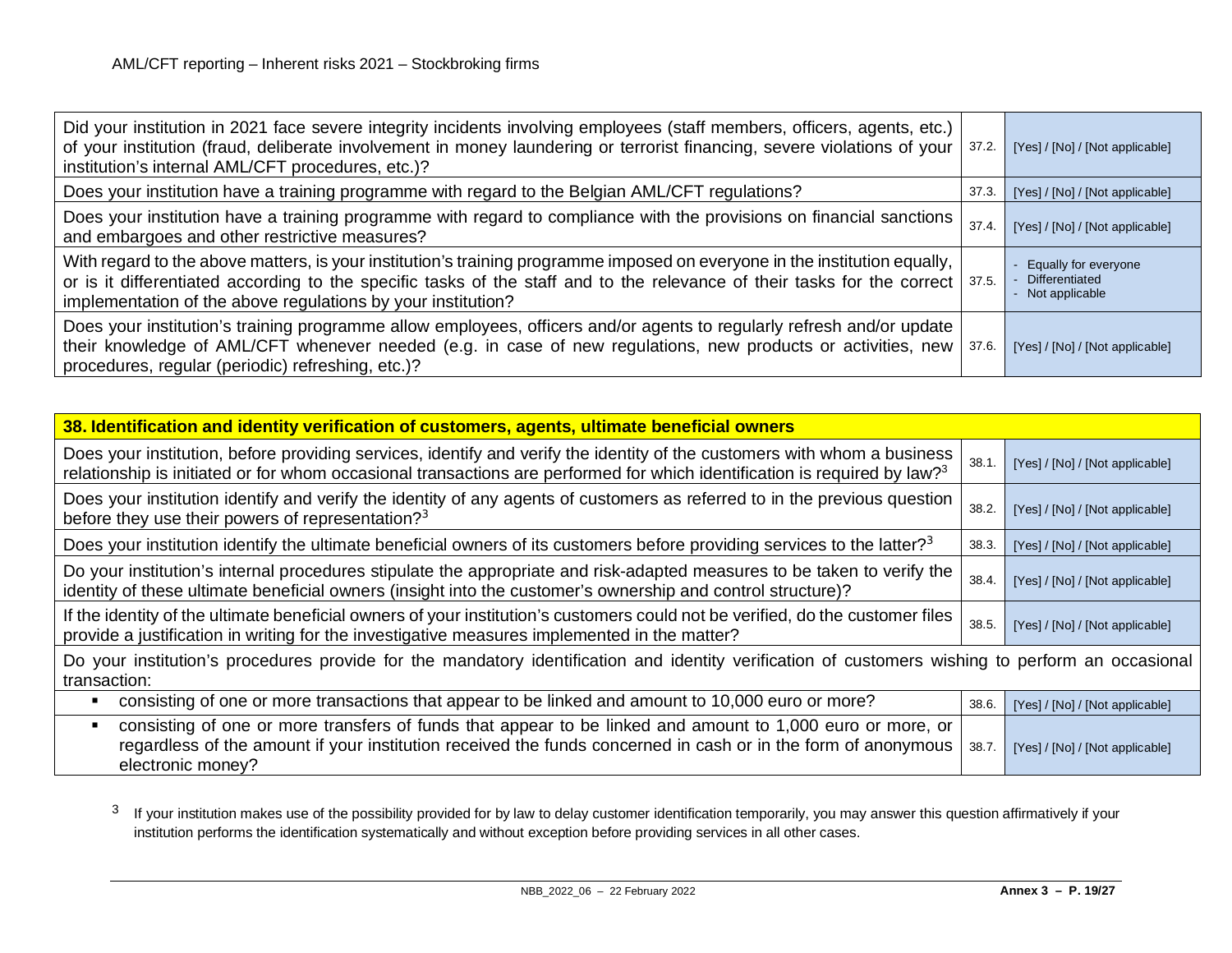| whenever there is a suspicion of money laundering or terrorist financing, regardless of whether the transactions<br>the occasional customer wishes to perform exceed the thresholds above?                                                                                                                                                                                                                                            | 38.8. | [Yes] / [No] / [Not applicable]        |
|---------------------------------------------------------------------------------------------------------------------------------------------------------------------------------------------------------------------------------------------------------------------------------------------------------------------------------------------------------------------------------------------------------------------------------------|-------|----------------------------------------|
| Please answer the following questions relating to occasional customers who regularly and repeatedly call on your institution:                                                                                                                                                                                                                                                                                                         |       |                                        |
| are occasional customers who have not entered into a contractual relationship with your institution, but who<br>regularly and repeatedly call on your institution to perform a number of distinct and consecutive financial   38.9.<br>transactions, considered customers with whom your institution has initiated a business relationship?                                                                                           |       | [Yes] / [No] / [Not applicable]        |
| do your institution's internal procedures specify the exact criteria that should be applied to determine when an<br>$\blacksquare$<br>occasional customer who regularly and repeatedly calls on your institution should be considered a customer<br>with whom a business relationship has been initiated (e.g. by precisely stating the number of transactions a<br>customer must have performed, possibly in a well-defined period)? |       | 38.10. [Yes] / [No] / [Not applicable] |
| Do your institution's internal procedures specify the documents to be submitted by the customer or the other evidence<br>to be collected by your institution that are necessary for verifying the customer's identity, taking into account the<br>customer's risk classification?                                                                                                                                                     | 38.11 | [Yes] / [No] / [Not applicable]        |
| Does your institution make use of new or innovative technology in order to identify or verify the identity of its customers,<br>their agents and/or their ultimate beneficial owners?                                                                                                                                                                                                                                                 |       | 38.12. [Yes] / [No] / [Not applicable] |

| 39. Identification of the customer's characteristics and of the purpose and nature of the business relationship or occasional transaction                                                                                                                                                                                                      |       |                                                                                        |
|------------------------------------------------------------------------------------------------------------------------------------------------------------------------------------------------------------------------------------------------------------------------------------------------------------------------------------------------|-------|----------------------------------------------------------------------------------------|
| Do your institution's procedures provide that your institution, before the commencement of the service, gains insight<br>into and collects information on the customer's characteristics and on the purpose and nature of the business  <br>relationship or intended occasional transaction?                                                   | 39.1. | [Yes] / [No] / [Not applicable]                                                        |
| Are the insights gained and the information obtained, as referred to in the previous question, registered in writing (on<br>paper or electronically) in the customer files?                                                                                                                                                                    | 39.2. | [Yes] / [No] / [Not applicable]                                                        |
| Are the insights gained and the information obtained, as referred to in the question above, used specifically by your<br>institution for the implementation of its customer acceptance policy and its due diligence policy?                                                                                                                    | 39.3. | [Yes] / [No] / [Not applicable]                                                        |
| In what manner does your institution, before the commencement of the service, collect information on the customer's<br>characteristics and on the purpose and nature of the business relationship or occasional transaction?                                                                                                                   | 39.4. | - Interview<br>- Questionnaire<br>- Combination of both<br>- Other<br>- Not applicable |
| Please indicate, for all your customers or, depending on the risk, only for a specific part of your customers, whether your institution collects the following<br>information on customers' characteristics or on the purpose and nature of the business relationship initiated with them or the occasional transaction<br>performed for them: |       |                                                                                        |

| Information on the professional activities and on the level of professional income or turnover: | / [Not applicable]<br>NOL.        |
|-------------------------------------------------------------------------------------------------|-----------------------------------|
| n on any sources of income aside from the professional income:<br>Inform:<br>lation             | / [Not applicable]<br><b>INOL</b> |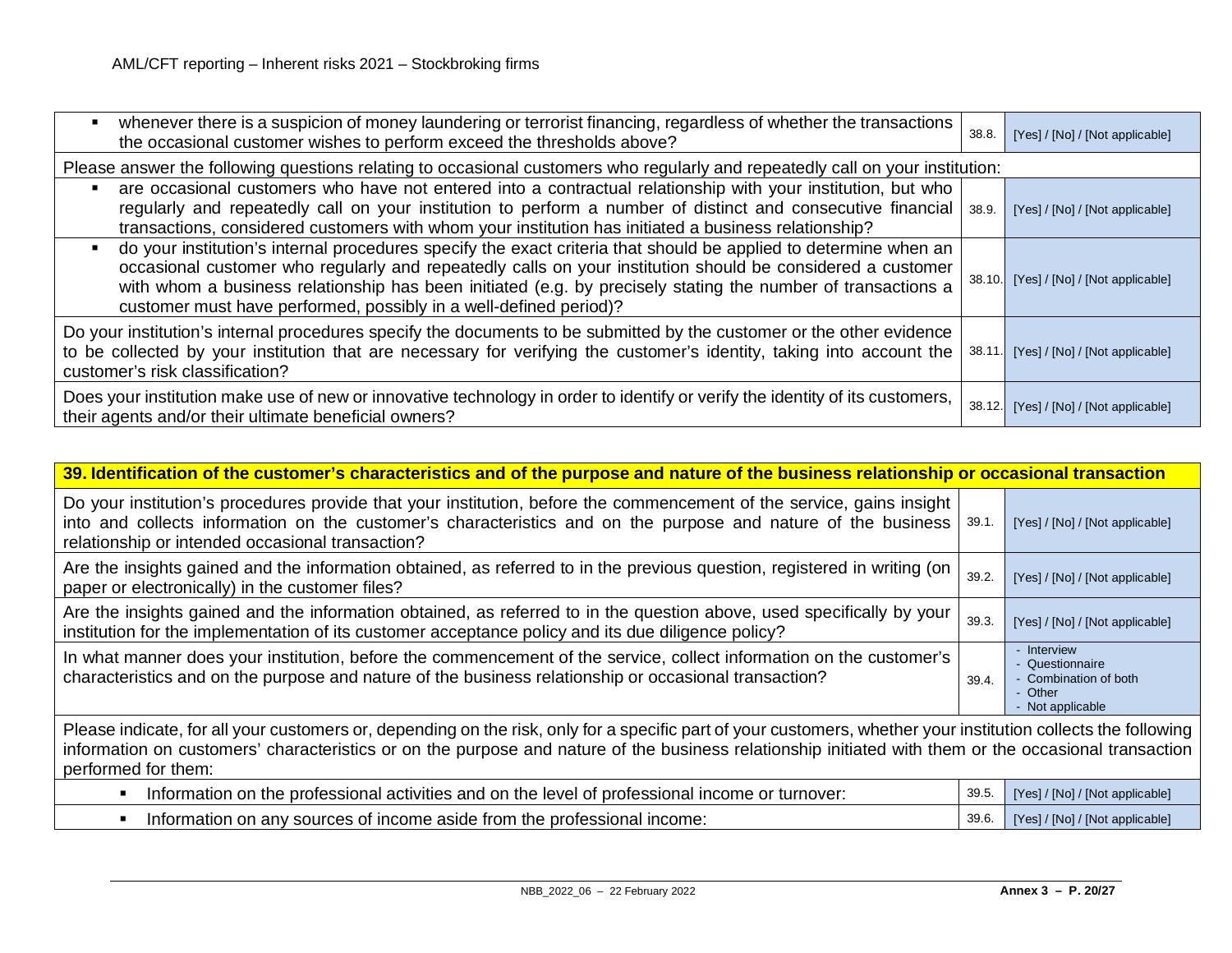| Information on the origin of the funds held by your institution on behalf of the customer:                                    | 39.7  | [Yes] / [No] / [Not applicable]        |
|-------------------------------------------------------------------------------------------------------------------------------|-------|----------------------------------------|
| Information on the overall size of the customer's funds (including the funds not held by your institution):                   | 39.8. | [Yes] / [No] / [Not applicable]        |
| Information on the expected frequency, the geographical distribution and/or the size of the transactions and  <br>cash flows: | 39.9. | [Yes] / [No] / [Not applicable]        |
| Other:                                                                                                                        |       | 39.10. [Yes] / [No] / [Not applicable] |
| Are the risk profiles of your customers, including those with a low risk profile, regularly updated or possibly reassessed?   |       | 39.11. [Yes] / [No] / [Not applicable] |

| 40. Politically exposed persons (PEPs)                                                                                                                                                                                      |       |                                                           |  |
|-----------------------------------------------------------------------------------------------------------------------------------------------------------------------------------------------------------------------------|-------|-----------------------------------------------------------|--|
| Do your institution's procedures require it to determine, before the commencement of the service, whether or not one of the following persons is a PEP:                                                                     |       |                                                           |  |
| the customer:                                                                                                                                                                                                               | 40.1. | [Yes] / [No] / [Not applicable]                           |  |
| the customer's family members:<br>п                                                                                                                                                                                         | 40.2. | [Yes] / [No] / [Not applicable]                           |  |
| the customer's close associates:<br>п                                                                                                                                                                                       | 40.3. | [Yes] / [No] / [Not applicable]                           |  |
| the customer's agents:<br>п                                                                                                                                                                                                 | 40.4. | [Yes] / [No] / [Not applicable]                           |  |
| the customer's ultimate beneficial owners:<br>$\blacksquare$                                                                                                                                                                | 40.5. | [Yes] / [No] / [Not applicable]                           |  |
| the ultimate beneficial owners of the customer's agents:<br>п                                                                                                                                                               | 40.6. | [Yes] / [No] / [Not applicable]                           |  |
| Do your institution's procedures specify the measures to be taken in order to verify whether or not one of the persons<br>40.7.<br>referred to in questions 40.1 to 40.6 is a PEP?                                          |       | [Yes] / [No] / [Not applicable]                           |  |
| Please indicate for each of the following sources of information whether they are used by your institution to verify whether or not its customers should<br>be designated as PEPs:                                          |       |                                                           |  |
| information collected from the customer (e.g. a simple statement from the customer):                                                                                                                                        | 40.8. | [Yes] / [No] / [Not applicable]                           |  |
| internal lists:<br>п                                                                                                                                                                                                        | 40.9. | [Yes] / [No] / [Not applicable]                           |  |
| external lists or databases:<br>п                                                                                                                                                                                           | 40.10 | [Yes] / [No] / [Not applicable]                           |  |
| other sources of information:                                                                                                                                                                                               | 40.11 | [Yes] / [No] / [Not applicable]                           |  |
| Are the methods referred to in question 40.7 for verifying whether or not a customer should be designated as a PEP<br>applied to your institution's customers equally, or in a differentiated manner according to the risk? | 40.12 | Equally<br>In a differentiated manner<br>- Not applicable |  |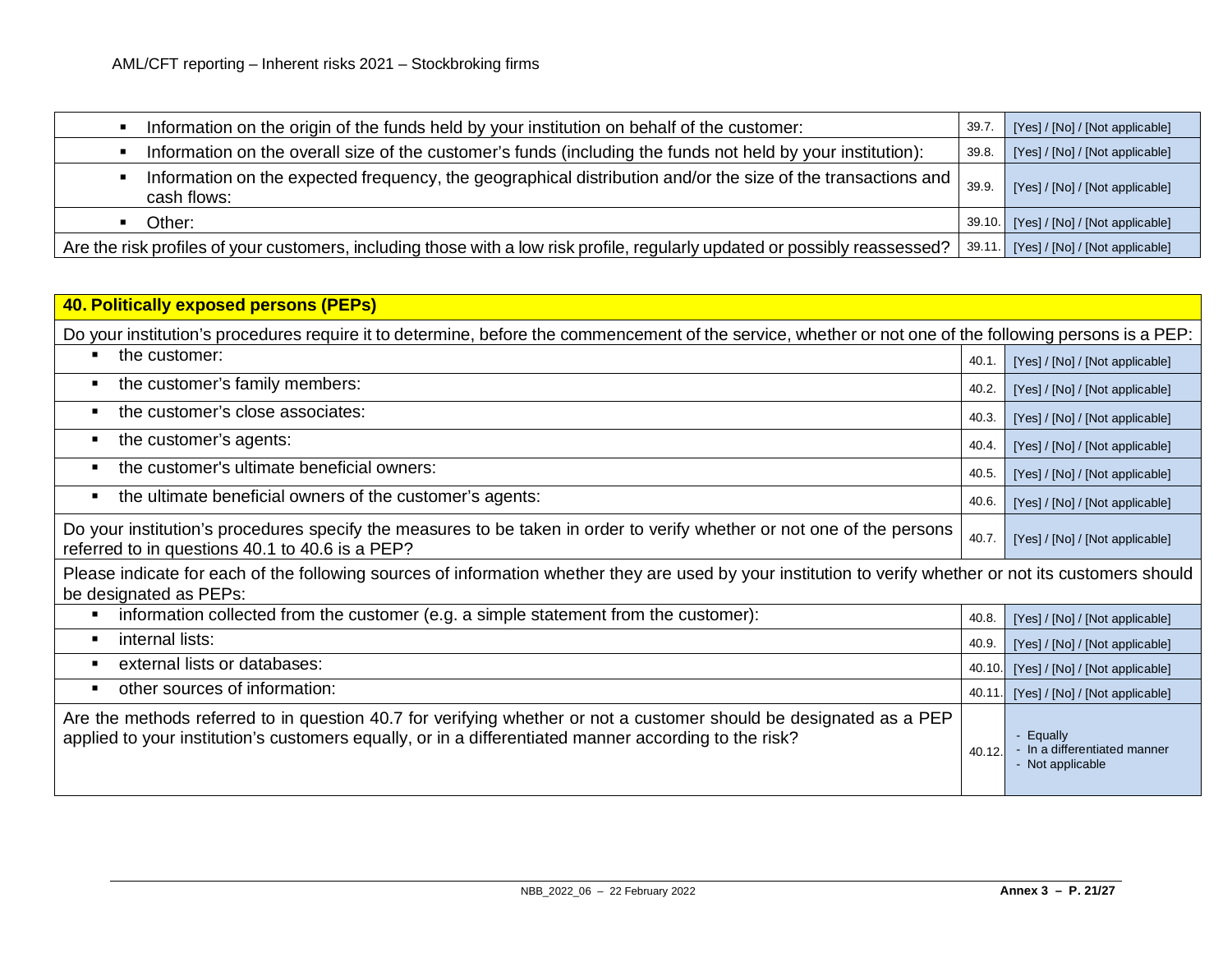| Does your institution systematically and without exception maintain an audit trail of the actions taken by your institution  <br>to determine whether or not your customers (or one of their relationships) are PEPs? | 40.13. | [Yes] / [No] / [Not applicable]                                                                                       |
|-----------------------------------------------------------------------------------------------------------------------------------------------------------------------------------------------------------------------|--------|-----------------------------------------------------------------------------------------------------------------------|
| Do your institution's procedures provide that the checks referred to in questions 40.1 to 40.6 should be repeated<br>periodically for customers with whom your institution has initiated a business relationship?     | 40.14. | [Yes] / [No] / [Not applicable]                                                                                       |
| How often are the periodic checks referred to in the previous question performed?                                                                                                                                     | 40.15. | - At least once every month<br>- At least quarterly<br>At least annually<br>Less than once a year<br>- Not applicable |

| 41. Customer acceptance policy                                                                                                                                                                                                                                                                                                                                                                                                                                                                                                                                                                     |       |                                                                                                            |
|----------------------------------------------------------------------------------------------------------------------------------------------------------------------------------------------------------------------------------------------------------------------------------------------------------------------------------------------------------------------------------------------------------------------------------------------------------------------------------------------------------------------------------------------------------------------------------------------------|-------|------------------------------------------------------------------------------------------------------------|
| Does your institution, before the commencement of the service, assess the reputational risks associated with the profile<br>and the nature of the business relationship or the intended transaction, taking into account the information collected on<br>the customer and his relations (identification and identity verification, insight into the nature and purpose of the business<br>relationship or occasional transaction, sanctions lists check, information on legal status of or ties with politically exposed<br>persons, distribution channel used, nature of the product or service)? | 41.1. | [Yes] / [No] / [Not applicable]                                                                            |
| Does your institution's customer acceptance policy apply to all customers in a differentiated manner, depending on<br>whether customers wish to initiate a business relationship or perform an occasional transaction?                                                                                                                                                                                                                                                                                                                                                                             | 41.2. | [Yes] / [No] / [Not applicable]                                                                            |
| Are the customers with whom your institution has initiated a business relationship classified in a risk category defined<br>by your institution based on the assessment referred to in question 41.1?                                                                                                                                                                                                                                                                                                                                                                                              | 41.3. | [Yes] / [No] / [Not applicable]                                                                            |
| How many different risk categories did your institution define for the classification of customers?                                                                                                                                                                                                                                                                                                                                                                                                                                                                                                | 41.4. | 1 category<br>- 2 or 3 categories<br>- 4 to 10 categories<br>- More than 10 categories<br>- Not applicable |
| Do your institution's procedures specify the hierarchical level responsible for deciding on whether or not to accept a<br>customer or perform a transaction, depending on and taking into account the risk assessment referred to in question<br>41.1?                                                                                                                                                                                                                                                                                                                                             | 41.5. | [Yes] / [No] / [Not applicable]                                                                            |

| $\sqrt{42}$ . Due diligence – instructions for staff                                                                                                                                                            |       |                                 |
|-----------------------------------------------------------------------------------------------------------------------------------------------------------------------------------------------------------------|-------|---------------------------------|
| Does your institution have written procedures and/or instructions for staff members who are in direct contact with customers or who are involved in  <br>performing or processing their transactions, and which |       |                                 |
| should enable them to detect atypical transactions that they should pay special attention to?                                                                                                                   | 42.1. | [Yes] / [No] / [Not applicable] |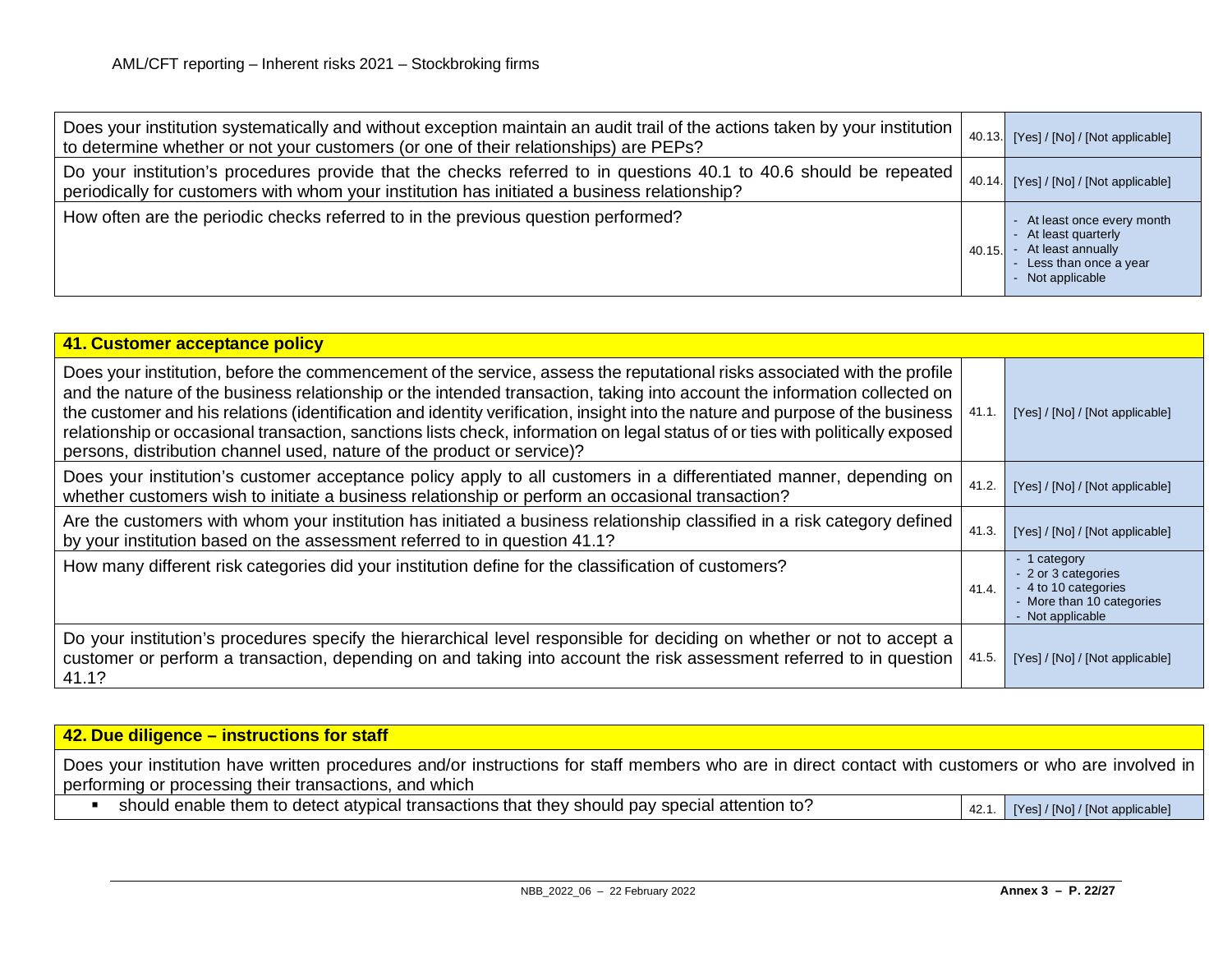|  | contain the procedure for drawing up and submitting written reports on atypical transactions to the person |                                       |
|--|------------------------------------------------------------------------------------------------------------|---------------------------------------|
|  | responsible for AML/CFT, including the time limits within which these reports should be submitted?         | 42.2. [Yes] / [No] / [Not applicable] |

| 43. Due diligence regarding transactions                                                                                                                                                                                                                                                                                                                                                                                                                       |             |                                                                  |  |
|----------------------------------------------------------------------------------------------------------------------------------------------------------------------------------------------------------------------------------------------------------------------------------------------------------------------------------------------------------------------------------------------------------------------------------------------------------------|-------------|------------------------------------------------------------------|--|
| Does your institution draw up an expected transaction profile for every customer at the commencement of the service?                                                                                                                                                                                                                                                                                                                                           | 43.1.       | [Yes] / [No] / [Not applicable]                                  |  |
| In the context of transaction monitoring, does your institution verify whether a customer's transaction pattern aligns with<br>the transaction profile drawn up for this customer?                                                                                                                                                                                                                                                                             | 43.2.       | [Yes] / [No] / [Not applicable]                                  |  |
| Are customers' transactions monitored in real-time, post-event or a combination of both?                                                                                                                                                                                                                                                                                                                                                                       | 43.3.       | Real-time<br>Post-event<br>Combination of both<br>Not applicable |  |
| Please indicate whether your institution's monitoring system meets the following conditions:                                                                                                                                                                                                                                                                                                                                                                   |             |                                                                  |  |
| is the system based on accurate and relevant criteria (scenarios) defined by your institution which primarily take<br>into account the characteristics of the products and services offered, the characteristics of the customers, the<br>characteristics of the relevant countries and geographical areas and the characteristics of the distribution<br>channels used, and which are sufficiently sophisticated to effectively detect atypical transactions? | 43.4.       | [Yes] / [No] / [Not applicable]                                  |  |
| are the criteria or scenarios referred to in the previous question regularly updated or assessed for efficiency?                                                                                                                                                                                                                                                                                                                                               | 43.5.       | [Yes] / [No] / [Not applicable]                                  |  |
| does the system apply to all accounts and to all transactions of regular and occasional customers?                                                                                                                                                                                                                                                                                                                                                             | 43.6.       | [Yes] / [No] / [Not applicable]                                  |  |
| does it apply to securities transactions?                                                                                                                                                                                                                                                                                                                                                                                                                      | 43.6<br>bis | [Yes] / [No] / [Not applicable]                                  |  |
| does it allow for a fast detection of atypical transactions?                                                                                                                                                                                                                                                                                                                                                                                                   | 43.7.       | [Yes] / [No] / [Not applicable]                                  |  |
| does it generate written reports (on paper or in electronic form) that are delivered to the person responsible for<br>AML/CFT, describing the atypical transactions that have been detected and indicating the criteria on the basis<br>of which these transactions were designated as atypical?                                                                                                                                                               | 43.8.       | [Yes] / [No] / [Not applicable]                                  |  |
| is it able to detect transactions linked to high-risk countries (FATF, EU sanctions countries, etc.)?                                                                                                                                                                                                                                                                                                                                                          | 43.9.       | [Yes] / [No] / [Not applicable]                                  |  |
| Is your institution's due diligence system for monitoring transactions (mostly) automated?                                                                                                                                                                                                                                                                                                                                                                     |             | 43.10. [Yes] / [No] / [Not applicable]                           |  |

| 44. Outsourcing                                                                                                                                                                                             |       |                                 |  |
|-------------------------------------------------------------------------------------------------------------------------------------------------------------------------------------------------------------|-------|---------------------------------|--|
| Has your institution outsourced tasks (within or outside the group) regarding compliance with the AML/CFT regulations  <br>or with the provisions pertaining to the financial sanctions and embargo regime? | 44.1  | [Yes] / [No] / [Not applicable] |  |
| Did your institution and the party to which these tasks are outsourced (within or outside the group) conclude a written<br>agreement stipulating mutual commitments, responsibilities and obligations?      | 44.2. | [Yes] / [No] / [Not applicable] |  |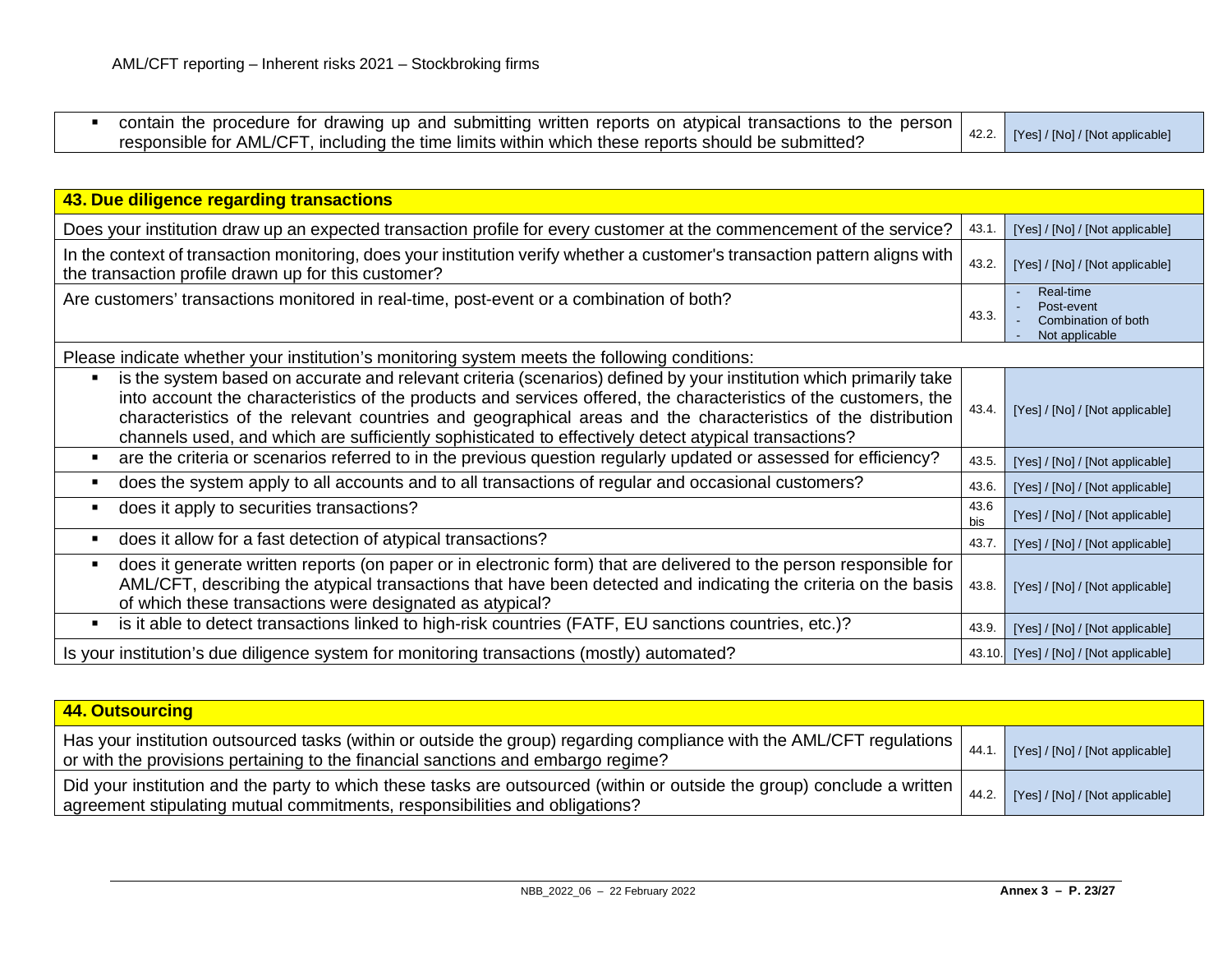| Has your institution defined a policy (process/cycle) for checking the quality of the outsourced tasks (within or outside  <br>the group)? | 44.3. | [Yes] / [No] / [Not applicable]                                                                                        |
|--------------------------------------------------------------------------------------------------------------------------------------------|-------|------------------------------------------------------------------------------------------------------------------------|
| When did your institution last perform a quality check of the tasks outsourced (within or outside the group)?                              | 44.4. | - Less than 1 year ago<br>- Between 1 and 2 years ago<br>- More than 2 years ago<br>- Never as yet<br>- Not applicable |
| Did the quality check referred to in the previous question reveal any severe shortcomings?                                                 | 44.5  | [Yes] / [No] / [Not applicable]                                                                                        |
| If you answered 'yes' to the previous question, did your institution take the measures necessary to remedy the<br>shortcomings found?      | 44.6. | [Yes] / [No] / [Not applicable]                                                                                        |

| 45. Implementation of financial sanctions and embargoes                                                                                                                                                                                                                                                                                                                                                     |       |                                 |
|-------------------------------------------------------------------------------------------------------------------------------------------------------------------------------------------------------------------------------------------------------------------------------------------------------------------------------------------------------------------------------------------------------------|-------|---------------------------------|
| Does your institution, before the commencement of the service, systematically and without exception verify whether the following persons appear on<br>the Belgian, European, or United Nations Security Council sanctions lists:                                                                                                                                                                            |       |                                 |
| new customers of your institution:                                                                                                                                                                                                                                                                                                                                                                          | 45.1  | [Yes] / [No] / [Not applicable] |
| their agents:<br>п                                                                                                                                                                                                                                                                                                                                                                                          | 45.2. | [Yes] / [No] / [Not applicable] |
| the ultimate beneficial owners associated with customer relations (UBOs of customers, customers' agents, etc.):                                                                                                                                                                                                                                                                                             | 45.3. | [Yes] / [No] / [Not applicable] |
| Does your institution verify periodically, i.e. within a reasonable period after each update of the existing sanctions lists or after the publication of new<br>sanctions lists, whether the following persons appear on the updated or new sanctions lists:                                                                                                                                                |       |                                 |
| the customers of your institution:                                                                                                                                                                                                                                                                                                                                                                          | 45.4. | [Yes] / [No] / [Not applicable] |
| their agents:<br>п                                                                                                                                                                                                                                                                                                                                                                                          | 45.5. | [Yes] / [No] / [Not applicable] |
| the ultimate beneficial owners associated with customer relations (UBOs of customers, customers' agents, etc.):                                                                                                                                                                                                                                                                                             | 45.6. | [Yes] / [No] / [Not applicable] |
| When performing or receiving international transfers of funds (payments from or to persons or entities outside Belgium)<br>on behalf of your customers, does your institution verify whether the counterparties of these customers appear on the<br>sanctions lists, or whether the other information accompanying the transfer of funds (such as a payment reference)<br>generates a match on these lists? | 45.7. | [Yes] / [No] / [Not applicable] |
| When performing or receiving national transfers of funds (payments within Belgium) on behalf of your customers, does<br>your institution verify whether the counterparties of these customers appear on the sanctions lists, or whether the other<br>information accompanying the transfer of funds (such as a payment reference) generates a match on these lists?                                         | 45.8. | [Yes] / [No] / [Not applicable] |
| When providing resources (e.g. in the context of payments, repayments, credit, etc.), does your institution verify whether<br>a sanctioned party is potentially involved?                                                                                                                                                                                                                                   | 45.9. | [Yes] / [No] / [Not applicable] |
| Please indicate whether your institution performs the screenings as referred to in all the questions above (45.1 to 45.9) based on the following lists:                                                                                                                                                                                                                                                     |       |                                 |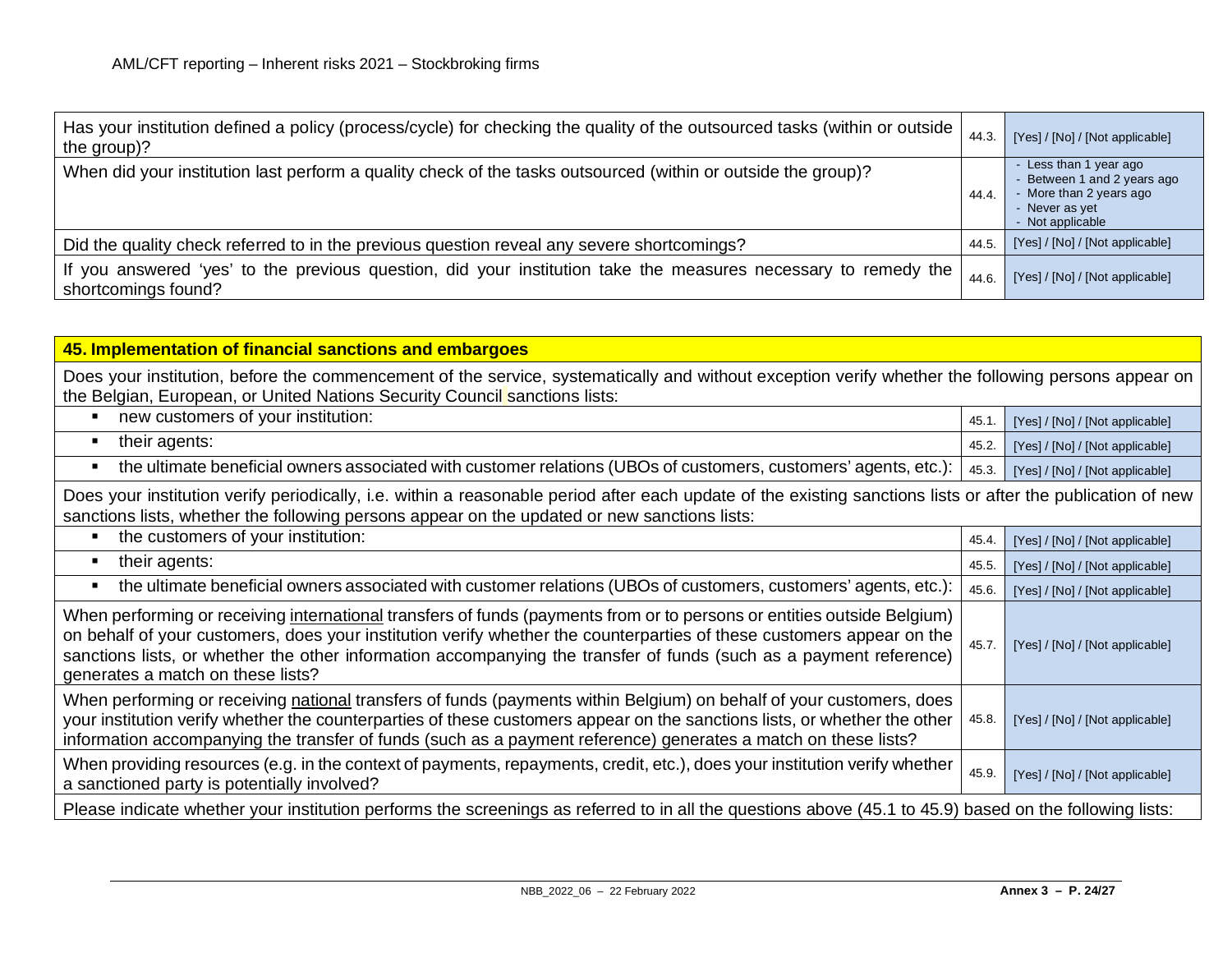| The European sanctions lists:                                                                                                                                                                                                                                                                                                                                                                            | 45.10  | [Yes] / [No] / [Not applicable]                                          |  |  |
|----------------------------------------------------------------------------------------------------------------------------------------------------------------------------------------------------------------------------------------------------------------------------------------------------------------------------------------------------------------------------------------------------------|--------|--------------------------------------------------------------------------|--|--|
| The Belgian sanctions lists:<br>$\overline{\phantom{a}}$                                                                                                                                                                                                                                                                                                                                                 | 45.11. | [Yes] / [No] / [Not applicable]                                          |  |  |
| The United Nations Security Council lists:<br>$\overline{\phantom{a}}$                                                                                                                                                                                                                                                                                                                                   | 45.12. | [Yes] / [No] / [Not applicable]                                          |  |  |
| Please indicate below whether your institution uses an automated system (e.g. a software application), a manual system (e.g. a manual comparison of<br>the customer database with the sanctions lists in place) or a combination of both for the aforementioned verifications:                                                                                                                           |        |                                                                          |  |  |
| the verifications referred to in questions 45.1 to 45.3:<br>$\blacksquare$                                                                                                                                                                                                                                                                                                                               | 45.13. | [Manual]<br>[Automated]<br>[Combination of both] / [Not<br>applicable]   |  |  |
| the verifications referred to in questions 45.4 to 45.6:<br>$\blacksquare$                                                                                                                                                                                                                                                                                                                               | 45.14. | [Automated]<br>[Manual]<br>[Combination of both] / [Not<br>applicable]   |  |  |
| the verifications referred to in question 45.7:<br>٠                                                                                                                                                                                                                                                                                                                                                     | 45.15. | [Automated]<br>[Manual] /<br>[Combination of both] / [Not<br>applicable] |  |  |
| the verifications referred to in question 45.8:<br>٠                                                                                                                                                                                                                                                                                                                                                     | 45.16. | [Automated]<br>[Manual] /<br>[Combination of both] / [Not<br>applicable] |  |  |
| Does your institution have procedures clarifying how its staff members or officers should investigate possible matches<br>between the information provided by customers and their relations (agents, UBOs and/or counterparties) and the<br>sanctions lists, in order to be able to determine, based on this investigation, whether it is a false or genuine or positive<br>match?                       | 45.17. | [Yes] / [No] / [Not applicable]                                          |  |  |
| Does your institution have procedures which clarify the course of action to be followed in your institution when one of<br>your customers (or one of their relations) is found to effectively appear on the sanctions lists (positive match)? (e.g.<br>procedure for freezing funds and/or assets, intervention by the appropriate hierarchical level, notification to the Minister<br>of Finance, etc.) |        | 45.18. [Yes] / [No] / [Not applicable]                                   |  |  |
| When investing funds, does your institution verify whether this potentially involves a sanctioned transaction or facilitates<br>a sanctioned activity (embargoes or other restrictive measures)?                                                                                                                                                                                                         |        | 45.19. [Yes] / [No] / [Not applicable]                                   |  |  |
| When providing resources (e.g. in the context of payments, repayments, credit, etc.) does your institution verify whether<br>this possibly involves a sanctioned transaction or facilitates a sanctioned activity (embargoes or other restrictive<br>measures)?                                                                                                                                          | 45.20. | [Yes] / [No] / [Not applicable]                                          |  |  |
| Does your institution systematically and without exception maintain an audit trail of the investigations and/or<br>verifications referred to in the previous questions?                                                                                                                                                                                                                                  | 45.21. | [Yes] / [No] / [Not applicable]                                          |  |  |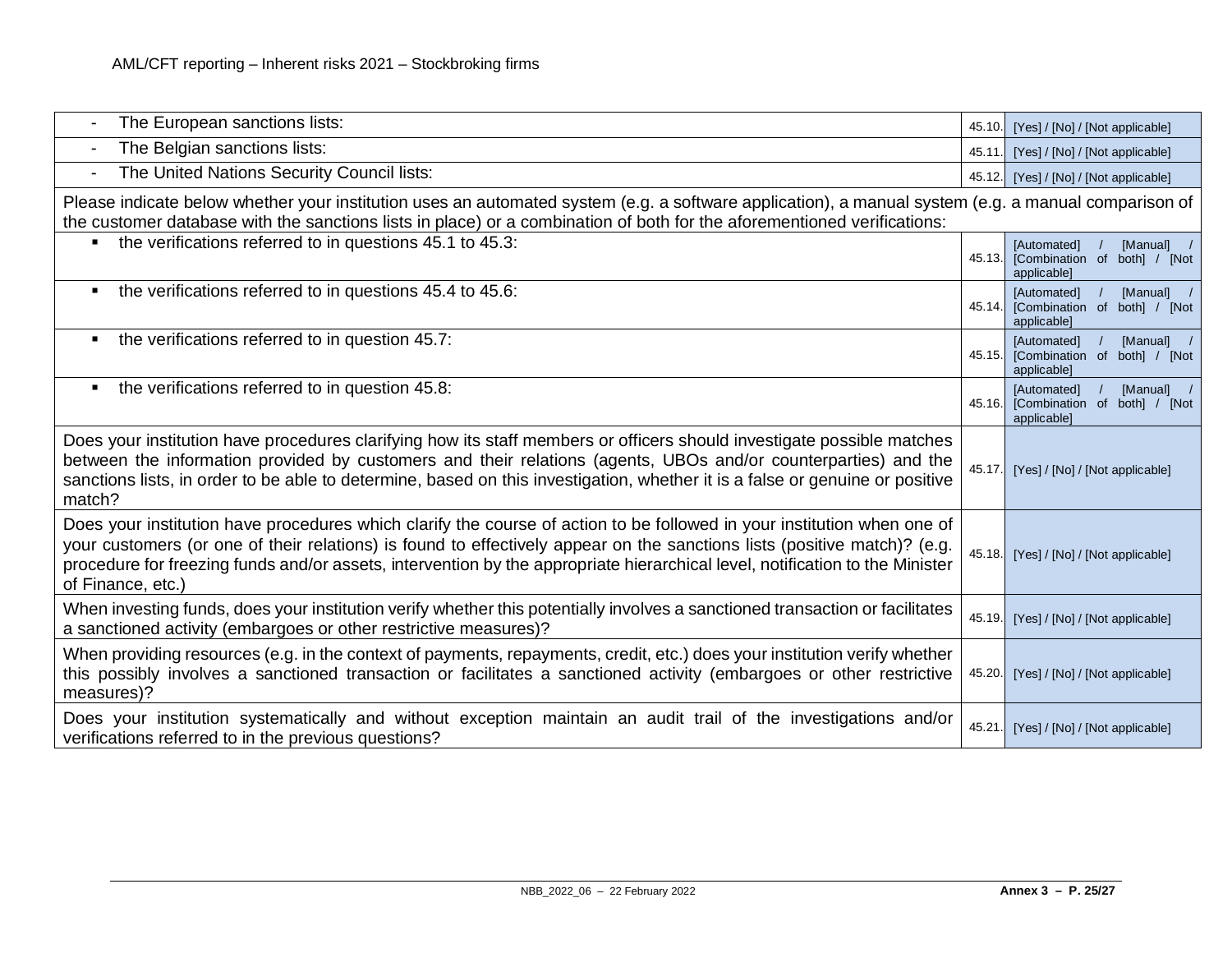<span id="page-25-0"></span>

| 46. Group policy                                                                                                                                                                                                                                                                                                                                                                                                                                                                                                                                                                                                                             |       |                                 |  |  |
|----------------------------------------------------------------------------------------------------------------------------------------------------------------------------------------------------------------------------------------------------------------------------------------------------------------------------------------------------------------------------------------------------------------------------------------------------------------------------------------------------------------------------------------------------------------------------------------------------------------------------------------------|-------|---------------------------------|--|--|
| If your institution is a subsidiary or branch that is part of a group of which the parent company is established in another<br>EU Member State or in a third country, did your institution verify whether the AML/CFT policies and procedures imposed<br>by the group comply with the Belgian legislation on the subject and, if they did not, did your institution take the additional<br>measures necessary to guarantee that its policies and procedures are in accordance with the Belgian legislation?<br>Note: If your institution is not part of a group or if your institution is itself a parent company of a group, your answer to | 46.1. | [Yes] / [No] / [Not applicable] |  |  |
| this question should be 'not applicable'.                                                                                                                                                                                                                                                                                                                                                                                                                                                                                                                                                                                                    |       |                                 |  |  |
| If your institution is physically established in another EU Member State or in a third country (through one or more subsidiaries, branches or established<br>agents or distributors), did your institution:                                                                                                                                                                                                                                                                                                                                                                                                                                  |       |                                 |  |  |
| Note: If your institution does not have any physical establishments abroad, your answer to the following questions should be 'not applicable'.                                                                                                                                                                                                                                                                                                                                                                                                                                                                                               |       |                                 |  |  |
| define a group policy based on an overall risk assessment for the entire group, taking into account the specific<br>risks of each physical establishment?                                                                                                                                                                                                                                                                                                                                                                                                                                                                                    | 46.2. | [Yes] / [No] / [Not applicable] |  |  |
| verify whether this group policy is in accordance with the local AML/CFT legislation of each establishment and,<br>if not, did your institution take the additional measures necessary to guarantee the compliance of its policy and<br>procedures with each local legislation?                                                                                                                                                                                                                                                                                                                                                              | 46.3. | [Yes] / [No] / [Not applicable] |  |  |
|                                                                                                                                                                                                                                                                                                                                                                                                                                                                                                                                                                                                                                              |       |                                 |  |  |
| 47. Use of innovative solutions in the customer due diligence process (within the meaning of the ESAs Opinion dated 23 January 2018 on<br>the use of innovative solutions <sup>4</sup> )                                                                                                                                                                                                                                                                                                                                                                                                                                                     |       |                                 |  |  |
| Does your institution use one or more innovative solutions in its customer due diligence process (knowledge of the<br>customer (hereinafter « KYC ») and/or monitoring of transactions (hereinafter « KYT »))                                                                                                                                                                                                                                                                                                                                                                                                                                | 47.1  | [Yes] / [No]                    |  |  |
| If the answer to the above question is "yes", please indicate whether                                                                                                                                                                                                                                                                                                                                                                                                                                                                                                                                                                        |       |                                 |  |  |
| the innovative KYC solutions were developed or acquired exclusively or mainly within your institution or within                                                                                                                                                                                                                                                                                                                                                                                                                                                                                                                              |       |                                 |  |  |
| an entity of the group to which it belongs (in-house)?                                                                                                                                                                                                                                                                                                                                                                                                                                                                                                                                                                                       | 47.2  | [Yes] / [No] / [N/A]            |  |  |

- the innovative KYT solutions were developed or acquired exclusively or mainly within your institution or within an entity of the group to which it belongs (in-house)? 47.3 [Yes] / [No] / [N/A]
- **the innovative KYC solutions were developed exclusively or mainly by an external** designer/distributor/user/service provider? 47.4 [Yes] / [No] / [N/A]

4 Joint Opinion of the European Supervisory Authorities on the use of innovative solutions by credit and financial institutions in the customer due diligence process, JC 2017 81, 23 January 2018.

47.5